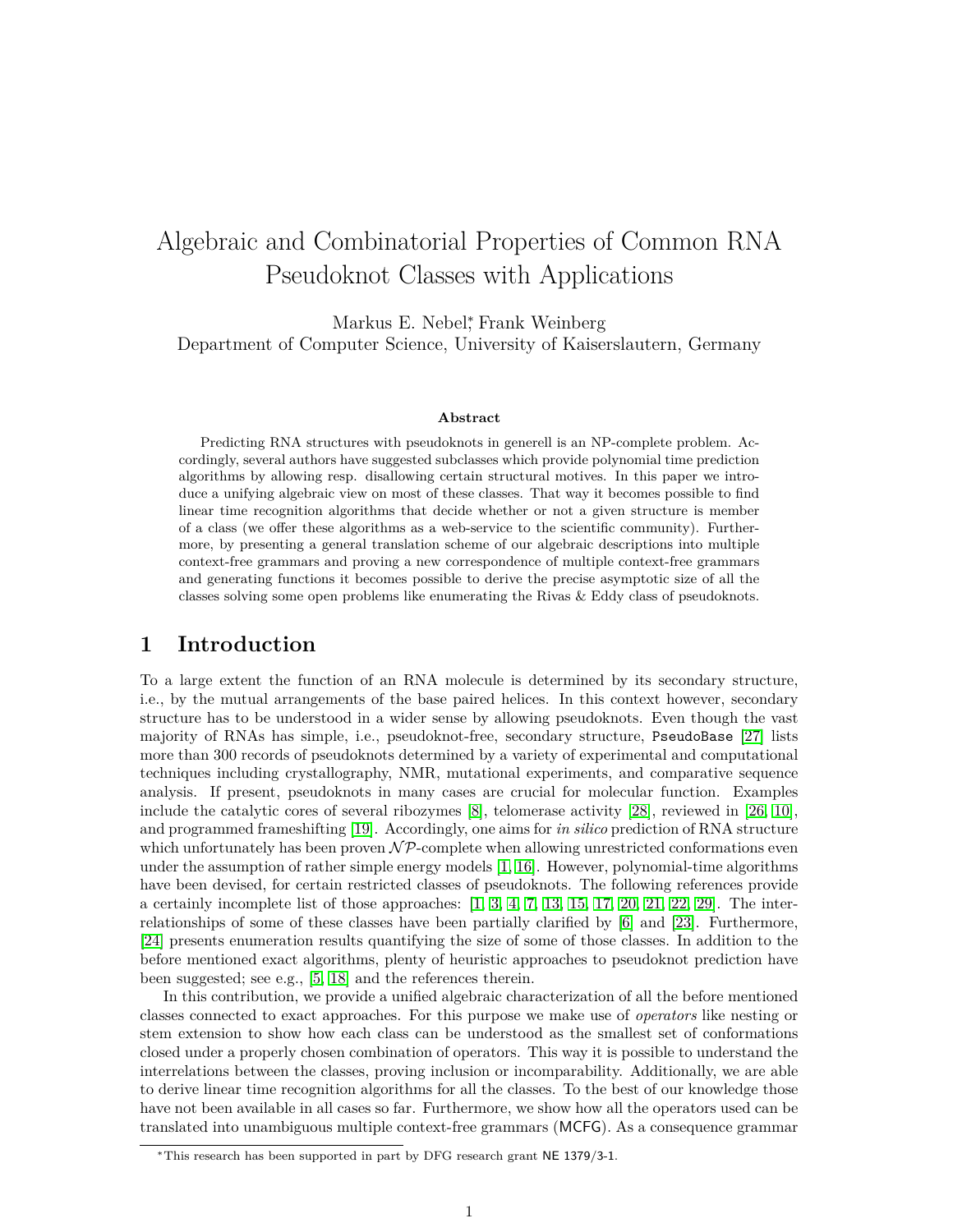representations for all the pseudoknot classes are found. By proving a new enumeration lemma that allows to compute the number of different words of length *n* in the language generated by any unambiguous MCFG, we are able to provide exact asymptotics for the sizes of all the classes. This way we are able to provide the first results for the size of Rivas & Eddy's pseudoknot class solving a problem now open for more than 10 years.

# <span id="page-1-1"></span>**2 Definitions of pseudoknot classes**

#### **The pseudoknot free (PKF) class**

For completeness we also include the class of pseudoknot free secondary structures in our treatment. It is easily verified that any pseudoknot free secondary structure can be created by taking a number of base pairs and unpaired bases and concatenate or embed them into the growing structure. Note that we assume in the entire of this paper a minimal hairpin loop length of zero. This is no restriction implied by our ideas or methods but helps to reduce the complexity of the presentation.

### **The Rivas and Eddy (R&E) class**

In [\[22\]](#page-22-6) Rivas and Eddy introduced an extension of the traditional dynamic programming scheme of the Zuker algorithm [\[31\]](#page-22-10) that allows to predict a huge class of pseudoknots.

The original algorithm of Zuker basically determines the optimal folding for any connected region of the RNA molecule by considering either to add a pairing consisting of the first and last base of the region to the optimal folding of the remaining region or to split it into two smaller connected regions for which the optimal folding has been determined earlier. As a base case regions of size 1 always consist of a single unpaired nucleotide.



<span id="page-1-0"></span>Figure 1: Decomposing a connected or gapped region into two gapped regions.

The new algorithm of Rivas and Eddy additionally considers regions that are not entirely connected but have a single gap inside. Figure [1](#page-1-0) shows the different ways how a connected or gapped region may be decomposed into two gapped regions. Here the horizontal lines pictures (segments of) the backbone of the molecule and a semi-disc in the upper resp. lower half-plane is used to represent a gapped region where the inner half-circle determines the gap and the positions between the two circles may be paired (such that the corresponding bonds depicted as half-circles run in parallel to the bordering ones). Additionally the algorithm can decompose a gapped region into a gapped and a connected region in all 4 possible ways and it may decompose a gapped region into two separate connected regions. The base case for gapped regions are regions consiting only of two paired bases.

The algorithm works in  $\mathcal{O}(n^6)$  time and  $\mathcal{O}(n^4)$  space. While it is known that the class of pseudoknots that can be predicted by it (called R&E) is a superclass of any other class for which an exact prediction algorithm has been suggested thus far and [\[6\]](#page-21-10) gives a linear time algorithm that decides if a given structure is in R&E, neither the size of the class nor a short description of it (e.g. as a formal language) has been determined so far.

#### **The Uemura et al. (UMK) class**

In [\[29\]](#page-22-7) Uemura et al. suggest a set of rules for tree adjoined grammars that can be used to generate a language that models pseudoknots. In [\[17\]](#page-21-9) Matsui et al. translate these rules into the setting of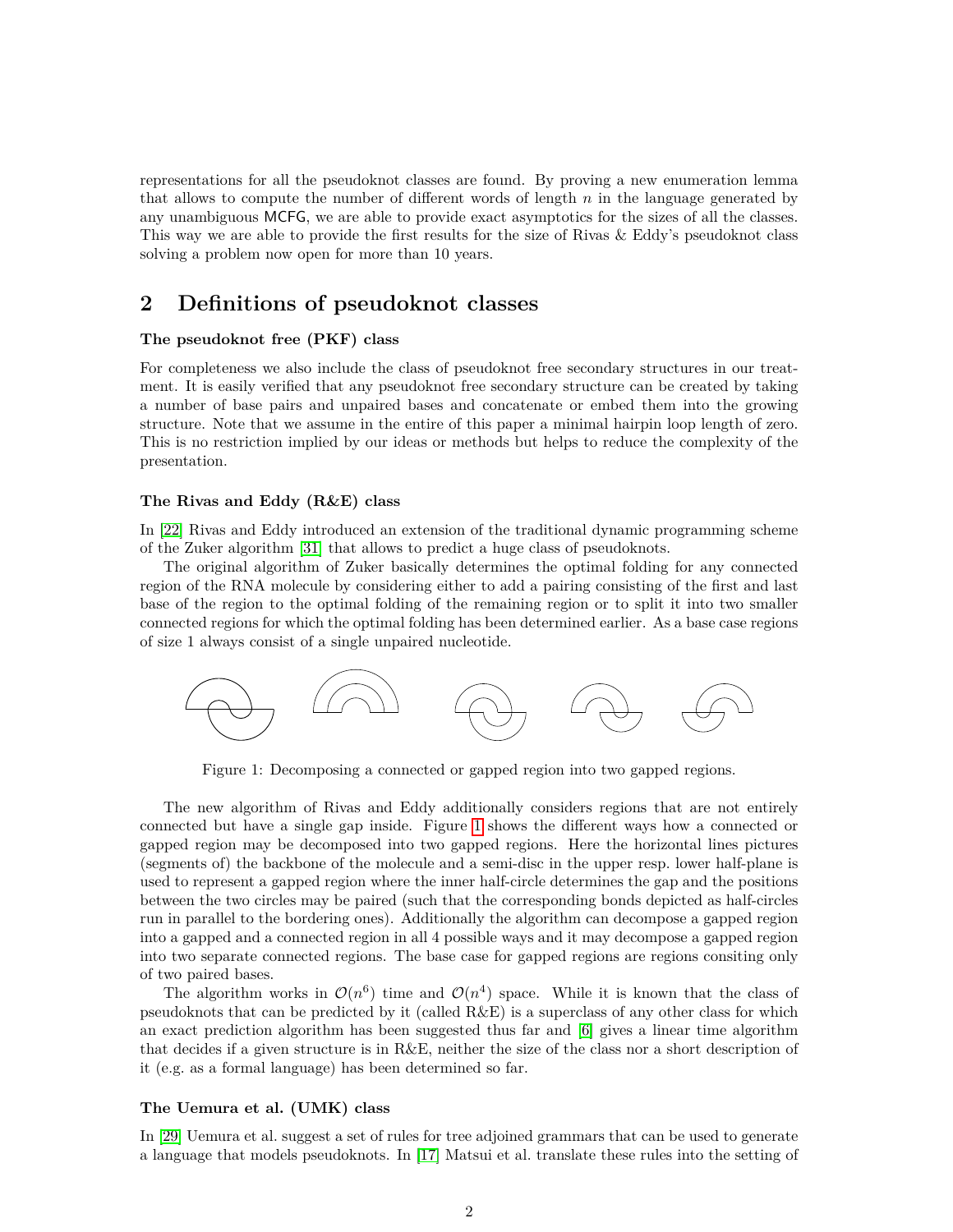<span id="page-2-0"></span>

Figure 2: An UMK-pseudoknot.

pair stochastic tree adjoined grammars and in [\[13\]](#page-21-7) Kato et al. give an equivalent set of rules for stochastic multiple context-free grammars. All algorithms run in  $\mathcal{O}(n^5)$  time and  $\mathcal{O}(n^4)$  space.

The construction of a secondary structure according to this set of rules can be viewed as starting with two insertion points and repeatedly inserting a base pair with one of its bases to the immediate left of one insertion point and the other base to the immediate right of either the same or the other insertion point. Additionally unpaired bases or substructures (of the same type) may be inserted at any point.

Thus a single UMK structure element consists of three groups of base pairs, each of which may be empty. Within each group all base pairs form a possibly interrupted *stem*, i.e. are nested as in the second picture of Figure [1,](#page-1-0) possibly with bases from other groups between them. The left and right group of base pairs do not overlap and there is a position between these groups such that all base pairs in the middle group span this position. See Figure [2](#page-2-0) for an example.

An UMK structure then consists of any number of UMK structure elements arbitrarily concatenated and embedded inside each other.

For this class no previous results concerning the size or a linear time recognition algorithm or relation to other classes except R&E are known to the authors.

#### **The Akutsu and Uemura (A&U) class**

In [\[1\]](#page-21-2) Akutsu proposes a minimum free energy based dynamic programming algorithm that predicts pseudoknots from a subclass of UMK in  $\mathcal{O}(n^5)$  time.

The basic components of A&U structures are so-called simple pseudoknots. A simple pseudoknot consists of two groups of base pairs. Again within both groups the base pairs form a stem. Base pairs are arranged such that the right bases of the first group and the left bases of the second group are interleaved arbitrarily while the other bases all lie outside of the interleaved area. See Figure [3](#page-2-1) for an example.

An A&U structure then consists of any number of pseudoknot free structures and simple pseudoknots arbitrarily concatenated and embedded inside each other.

The inclusion relation of A&U with most of the other classes has been examined in [\[6\]](#page-21-10) and extended in [\[24\]](#page-22-9), where additionally its size was determined. A linear time recognition algorithm



<span id="page-2-1"></span>Figure 3: A simple pseudoknot (left) and a H-type pseudoknot (right).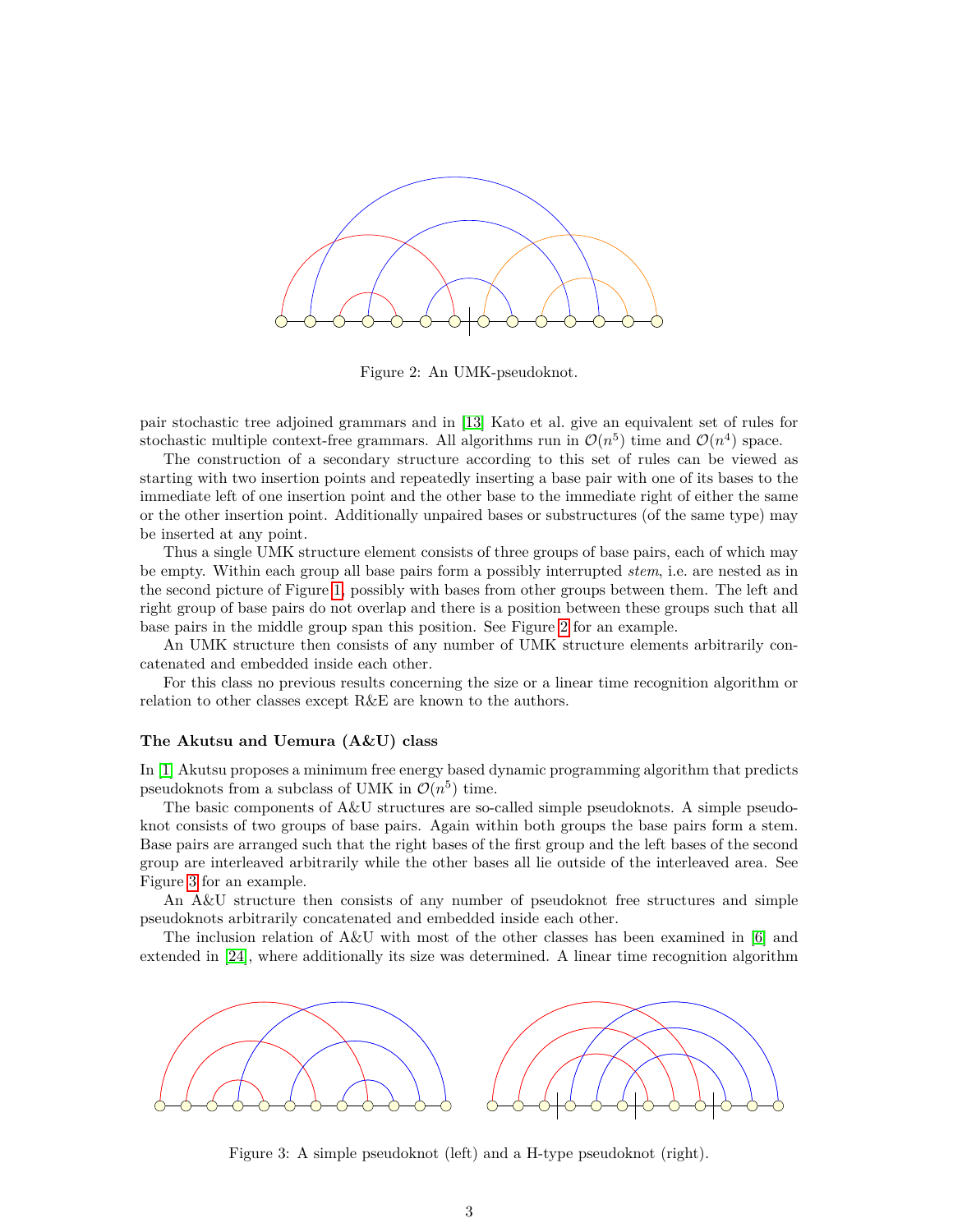however has not yet been given.

## **The Lyngsø and Pedersen (L&P, L&P**<sup>+</sup>**) classes**

In [\[15\]](#page-21-8) Lyngsø and Pedersen present an algorithm based on the minimum free energy paradigma that runs in  $\mathcal{O}(n^5)$  time and  $\mathcal{O}(n^3)$  space and predicts structures of the form  $w_1u_1w_2u_2w_3$ , where  $w_1w_2w_3$  and  $u_1u_2$  are arbitrary pseudoknot free structures. This class of structures is labeled as L&P<sup>+</sup> in [\[6\]](#page-21-10). Additionally the authors of [6] also defined the subclass of structures  $w_1u_1w_2u_2$ ,  $w_1w_2$  and  $u_1u_2$  pseudoknot free, and labeled that class as L&P.

For L&P [\[6\]](#page-21-10) gives a linear time recognition algorithm along with some inclusion results and [\[24\]](#page-22-9) extends the inclusion results and gives the size of the class. L&P<sup>+</sup> has not yet been further examined.

#### **The Dirks and Pierce (D&P) class**

In [\[7\]](#page-21-6) Dirks and Pierce introduce a dynamic programming algorithm that runs in  $\mathcal{O}(n^5)$  time and  $\mathcal{O}(n^4)$  space.

The class of structures predicted by the D&P algorithm is similar to the UMK and A&U classes in that it allows concatenation and embedding at arbitrary positions. The base class of pseudoknots for this algorithm are so-called H-type pseudoknots.

H-type pseudoknots consist of two groups of base pairs, each nested as the groups in simple pseudoknots. The groups are arranged such that each base pair in the first group overlaps each base pair in the second group. See Figure [3](#page-2-1) for an example.

For this class the size, a linear time recognition algorithm and many inclusion relations have been determined in [\[6\]](#page-21-10) and [\[24\]](#page-22-9).

#### **The Reeder and Giegerich (R&G) Class**

In [\[20\]](#page-22-4) Reeder and Giegerich present an algorithm that predicts a class of H-type pseudoknots in  $\mathcal{O}(n^4)$  time and  $\mathcal{O}(n^2)$  space.

The R&G class uses the same set of base structures as D&P but restricts the embedding of unpaired bases and other structures to the positions indicated by vertical lines in Figure [3.](#page-2-1)

Size and inclusion results for this class have been determined in [\[24\]](#page-22-9).

#### **The Cao and Chen (C&C) classes**

In [\[3\]](#page-21-4) Cao and Chen give another algorithm for predicting H-type pseudoknots. This algorithm is based on a more sophisticated energy model than the previous ones and takes  $\mathcal{O}(n^6)$  time.

The class of structures covered by this algorithm is very similar to R&G in that embedding substructures is restricted to the positions marked in Figure [3.](#page-2-1) However unpaired bases may be embedded anywhere.

It is not completely clear from [\[3\]](#page-21-4) if embedding substructures at the middle one of the marked positions is allowed. The authors of [\[24\]](#page-22-9) defined the class where this is forbidden as C&C. We decided to also include the other case and named the resulting class  $C\&C^+$ .

Size and inclusion results for both classes are given in  $[24]$ .<sup>[1](#page-3-0)</sup>

#### **The Chen, Condon and Jabbari (CCJ) class**

In [\[4\]](#page-21-5) Chen, Condon and Jabbari introduce a dynamic programming algorithm that takes  $\mathcal{O}(n^5)$ time and  $\mathcal{O}(n^4)$  space. Like the other algorithms with that time and space complexity it predicts a class of pseudoknots that results from concatenating and embedding at arbitrary positions structures from a base class.

Here the base class consists of pseudoknot free structures and CCJ pseudoknots. A CCJ pseudoknot in turn consists of two TGB gapped structures that are combined as in the first

<span id="page-3-0"></span><sup>&</sup>lt;sup>1</sup>In [\[24\]](#page-22-9) unpaired bases are ignored making  $C\&C^+$  identical to R&G in their setting.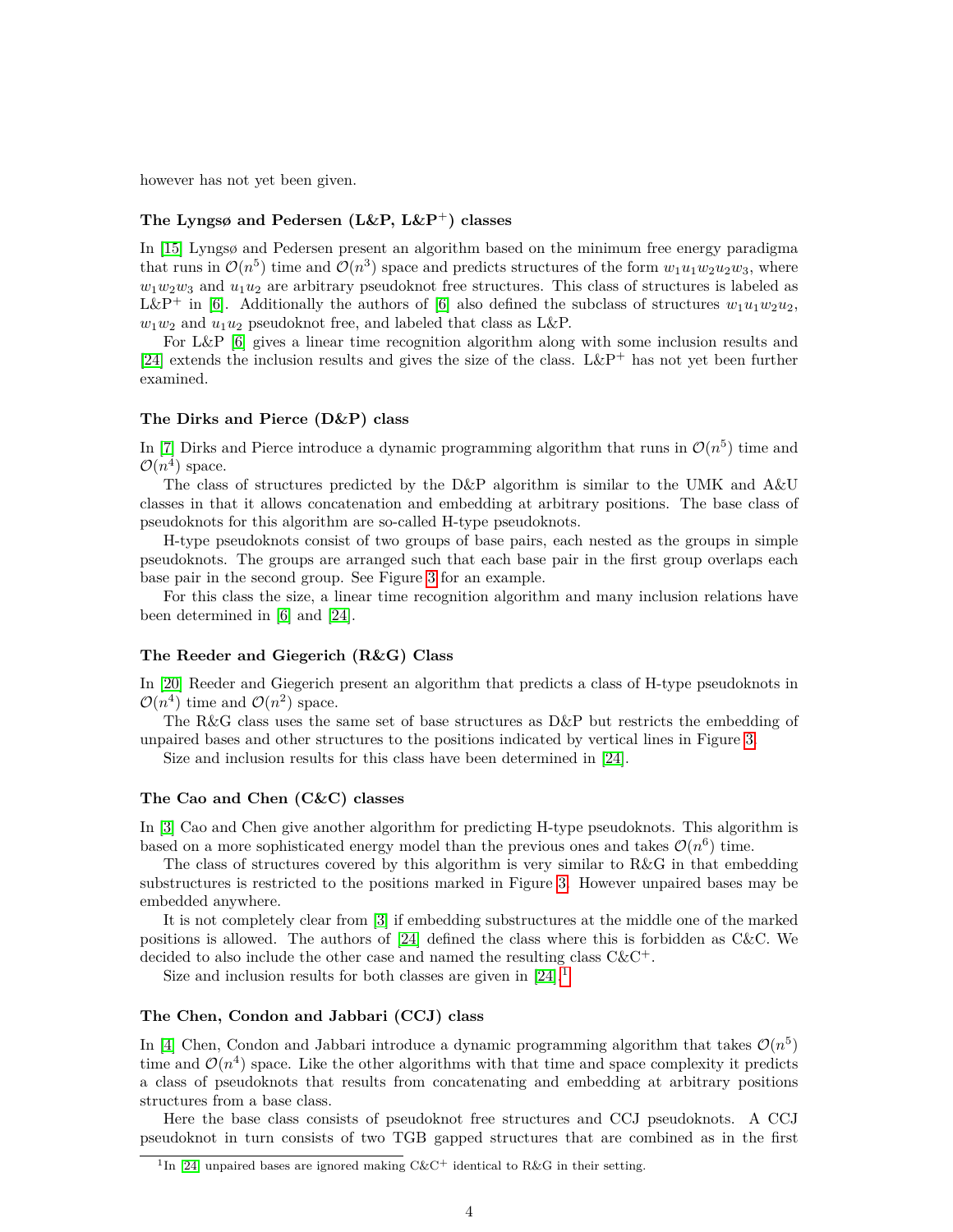

<span id="page-4-0"></span>Figure 4: All shadows with topological genus 1.

picture of Figure [1.](#page-1-0) A TGB gapped structure finally is a UMK structure element with a gap inserted at the position marked by a vertical bar in Figure [2.](#page-2-0)

For this class some inclusion results have been given in [\[4\]](#page-21-5) but neither a recognition algorithm nor the size of the class are known.

#### **The Reidys and Nebel (R&N) class**

The approach of Reidys et al. in [\[21\]](#page-22-5) differs from most of the other ones in that they first define a class of structures they want to be able to predict and then develop an algorithm to do this instead of giving an algorithm and defining the class (implicitly) as the set of structures predicted by this algorithm.

The authors categorize secondary structures by the topological genus of their representation as a graph and show that the pseudoknot free structures are exactly the ones with genus 0. Furthermore they show that pseudoknots with genus 1 are exactly the ones that have one of the shadows listed in Figure [4,](#page-4-0) where the *shadow* of a pseudoknot is the structure that results from deleting all unpaired positions and reducing all uninterrupted stems to a single base pair.

Finally an R&N structure consists of any number of pseudoknot free structures and genus 1 pseudoknots arbitrarily concatenated and embedded inside each other.

For this class some inclusion results are presented in [\[21\]](#page-22-5) but neither the size of the class nor an linear time recognition algorithm have been presented yet.

# <span id="page-4-1"></span>**3 Algebraic Classification**

In Section [2](#page-1-1) we introduced several classes of pseudoknotted structures. In this section we will show that these classes can be created from a single arc (base pair) by using just three basic operations.

We will denote the classes as languages over  $\Sigma = \{ [i, j_i, \bullet] | i \in \mathbb{N} \}$  with each pair  $[i]_i$  appearing at most once in each word.

We will call two words  $w_1$  and  $w_2$  equivalent (notation  $w_1 \equiv w_2$ ) if they can be transformed into each other by renumbering the pairs of parentheses and introduce the convention for all languages *L* that if  $w \in L$  and  $w' \equiv w$  then  $w' \in L$  as an implicit extension of the definitions below.

We will call  $w_1$  and  $w_2$  disjoint  $(w_1 \perp w_2)$  if no pair  $[i]_i$  of parentheses appears in both of them. In this notation the operations we are going to use are as follows:

**Definition 3.1.** *Let*  $C, C' \subset \Sigma^*$ . We call  $B \subset \Sigma^*$  resulting from  $C$  (resp.  $C$  and  $C'$ ) by

- nesting *if*  $B = n'(C, C') := C \cup \{w_1uw_2 \mid w = w_1w_2 \in C, u \in C', u \perp w\}$ *or*  $B = n(C) := n'(C, C)$  $or B = n''(C) := C \cup \{w_1uw_2 \mid w = w_1w_2, u \in C, u \perp w \text{ and } w \in C\}$  $if (w_1, w_2) = (w'_1[i, j'_1w'_2)$  *then*  $i = j$ *}*.
- stem extension *if*  $B = s(C) :=$  $C \cup \{w_1[j_i[w_2]_i]_jw_3, w_1[i_j[w_2]_j]_iw_3 \mid w = w_1[iw_2]_iw_3 \in C, w \perp [j]_j\}.$
- knot extension *if*  $B = k(C)$  :=  $C \cup \{w_1[j[i]_j w_2]_i w_3, w_1[iw_2[j]_i]_j w_3, w_1[i[jw_2]_i]_j w_3 \mid w = w_1[iw_2]_i w_3 \in C, w \perp [j]_j\}$ *or*  $B = k'_l(C) :=$  $C \cup \{w_1[j[i],w_2]_i w_3,w_1[iw_2[j]_i]_j w_3 \mid w=w_1[iw_2]_i w_3 \in C, i \leq l, w \perp [j]_j\}.$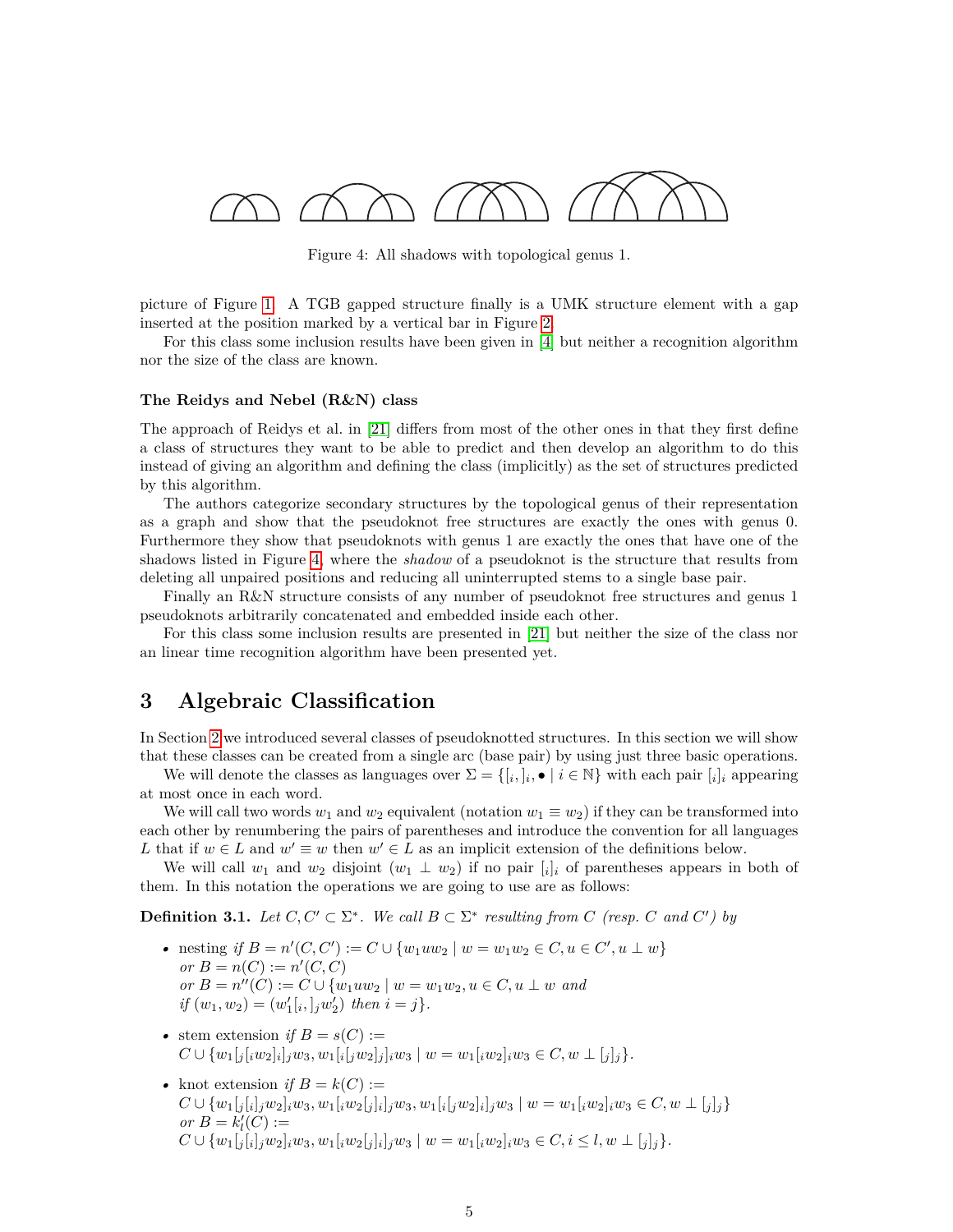Note that in each of the cases any of the components  $w_i$  may be empty.

Since all operations work by adding new words to *C* we can denote the closure of *C* under  $f \in \{n, n'', s, k, k'\}$  by  $f^{\infty}(C)$  and the closure under two operations *f* and *g* by  $(f \circ q)^{\infty}(C)$ . In the case of *n'* we define the closure  $n'^{\infty}(C, C') := n'(n'(\ldots n'(C, C'), \ldots, C'), C')$ .

The set *A* of basic structures we will use is  $A = \{\epsilon, [1]_1\}$  if we consider structures without unpaired bases or  $A = \{\epsilon, [1]_1, \bullet\}$  if we include unpaired bases.

In order to translate the descriptions from Section [2](#page-1-1) into algebraic specifications we make use of the following observations:

- The nesting operation *n*(*C*) covers concatenation as well as embedding at arbitrary positions. Thus  $n^{\infty}(B)$  describes the class that results from arbitrarily concatenating and embedding into each other any number of structures from *B*.
- For a class *C* of shadows,  $s^{\infty}(C)$  describes exactly the pseudoknots with shadows in *C*.
- The restricted embedding of the R&G, C&C and C&C<sup>+</sup> classes can be achieved by embedding freely into the shadows of the pseudoknots. The additional restriction of C&C is modeled by  $n''$ .
- $k(A)$  is A extended by the shadow of H-type pseudoknots  $\lbrack i_2 \rbrack_1 \rbrack_2$ . We will use it like a base class in the following.
- The structures from L&P can be described as a single H-type pseudoknot with embedded or concatenated pseudoknot free structures or completely pseudoknot free structures. For L&P<sup>+</sup> the single pseudoknot can additionally have one of the shadows  $\left[1\left[2\left[3\right]2\right]3\right]1$ ,  $\left[1\left[2\right]1\left[3\right]2\right]3$ or  $\left[{}_1[_2[_3]_2[_4]_3]_4\right]_1$ .

Using these observations and defining the base classes  $U = A \setminus \{[\mathbf{1}]_1\}$ ,  $L = k(A) \cup \{[\mathbf{1}[2[\mathbf{3}]_2]\mathbf{1}]\}$ ,  $\{1, [2], [3], [2], [4], [2], [4], [3], [4], [5], \}$  *Si* = *A* ∪ {*s* | *s* is shadow of a simple pseudoknot} and *G* = *A* ∪ {*s* | *s* is shadow of a genus-1-pseudoknot} we find:

$$
PKF = n^{\infty}(A),
$$
  
\n
$$
L\&P = n'^{\infty}(s^{\infty}(k(A)), A),
$$
  
\n
$$
L\&P^{+} = n'^{\infty}(s^{\infty}(L), A),
$$
  
\n
$$
R\&G = s^{\infty}(n^{\infty}(k(A))),
$$
  
\n
$$
C\&C = n'^{\infty}(s^{\infty}(n''^{\infty}(k(A))), U),
$$
  
\n
$$
C\&C^{+} = n'^{\infty}(s^{\infty}(n^{\infty}(k(A))), U),
$$
  
\n
$$
D\&P = (s \circ n)^{\infty}(k(A)),
$$
  
\n
$$
R\&U = (s \circ n)^{\infty}(G),
$$
  
\n
$$
I\&N = (s \circ n \circ k_{1}')^{\infty}(A),
$$
  
\n
$$
C\&CJ = (s \circ n \circ k_{2}')^{\infty}(k(A)),
$$
  
\n
$$
R\&E = (s \circ n \circ k_{2}')^{\infty}(A).
$$

From these descriptions we can easily conclude the inclusion that the hierarchy of the classes is as depicted in Figure [5:](#page-6-0)

#### <span id="page-5-0"></span>**Lemma 3.1.**

- *• PKF* ⊂ *R&G* ⊂ *C&C*<sup>+</sup> ⊂ *D&P* ⊂ *A&U* ⊂ *UMK* ⊂ *CCJ* ⊂ *R&E,*
- *• PKF* ⊂ *L&P* ⊂ *L&P*<sup>+</sup> ⊂ *R&N* ⊂ *R&E,*
- *• PKF* ⊂ *C&C* ⊂ *C&C*<sup>+</sup>*,*
- *• L&P* ⊂ *D&P* ⊂ *R&N,*
- *• L&P*<sup>+</sup> ⊂ *UMK.*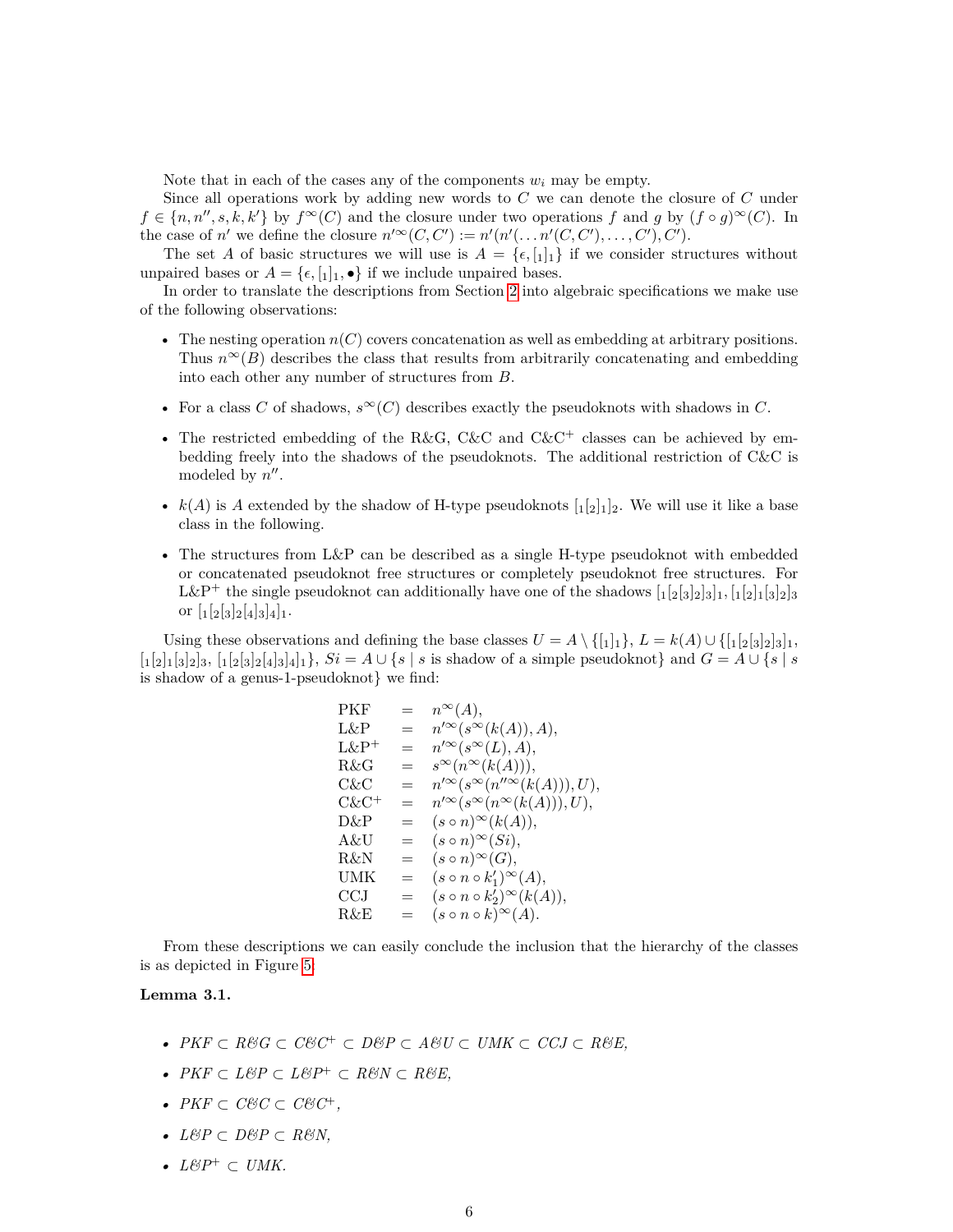

<span id="page-6-0"></span>Figure 5: Hierarchy of pseudoknot classes.

- *• C&C* ⊂ *R&G if and only if unpaired bases are left out.*
- *Without unpaired bases*  $R\&G = C\&C$ , all other inclusions are proper.
- *• Pairs of classes not covered above are set-theoretically incomparable.*

*Proof.* Since *A* contains only one type of parentheses we find  $n^{\infty}(A) = n^{\prime\prime\infty}(A)$  giving PKF ⊂ C&C.

The elements of *Si* can be generated from *A* by alternatingly applying the second case of knot extension and stem extension, each time with  $\left[1\right]_1$  as the basis, starting and ending with a knot extension. Thus  $Si \subset (s \circ k_1')^{\infty}(A)$  giving  $A \& U \subset \text{UMK}.$ 

Since each element of *G* can be created by applying *k* at most three times to *A* we find  $G \subset k^3(A)$ . Additionally  $k(A) \subset L \subset n(G)$ , thus D&P ⊂ R&N ⊂ R&E and L&P<sup>+</sup> ⊂ R&N ∩ UMK.

The other inclusions are immediate. For the incomparability results note that

- $[1[2[3]2]3[4]1]4 \in (C\&C \cap R\&G) \L\&P^+.$
- $[1[2]2[3[4]3]1]_4 \in L\&P \setminus C\&C^+,$
- $[12132]_3 \in L\&P^+ \setminus A\&U,$
- $\left[\frac{1}{2}[3]_2[4]_1\right]_2 \in A\&\text{U}\&\text{N}$  and
- $\lbrack 1 \bullet \lbrack 2 \rbrack 3 \rbrack 2 \rbrack 1]_3 \in C\& C\&C\&G.$

Finally, the fact that the inclusions are proper follows from the size results listed in Table [3.](#page-20-0)  $\Box$ 

## **3.1 Recognition algorithm**

The algebraic descriptions of the previous section can also be used to generate membership tests for the classes: A word *w* is in a class *C*, if and only if *w* can be reduced to a word from the base class *B* by repeatedly applying the inverse of the operations that build *C* from *B*. This gives Algorithm [1.](#page-7-0)

**Theorem 3.2.** *For C any of the classes defined in Section [2](#page-1-1) and any word w, Algorithm [1](#page-7-0) returns true, if and only if*  $w \in C$ *.* 

*Proof.* We will break down the proof into three claims. Claim 1 will show that for each  $w \in C$ there is a reduction using the rules of the algorithm. Claim 2 will show that if  $w \in C$  and at some point multiple reduction steps are possible, each will lead to a complete reduction. Finally, Claim 3 will show that the algorithm will not miss any possible reductions, completing the proof of the "if"-part. Claim 4 will then show the "only-if"-part by proving that a word not in *C* can be reduced to a word in *C* by the algorithm only if at the same time the reduction is inhibited by the values of the *type*-flags.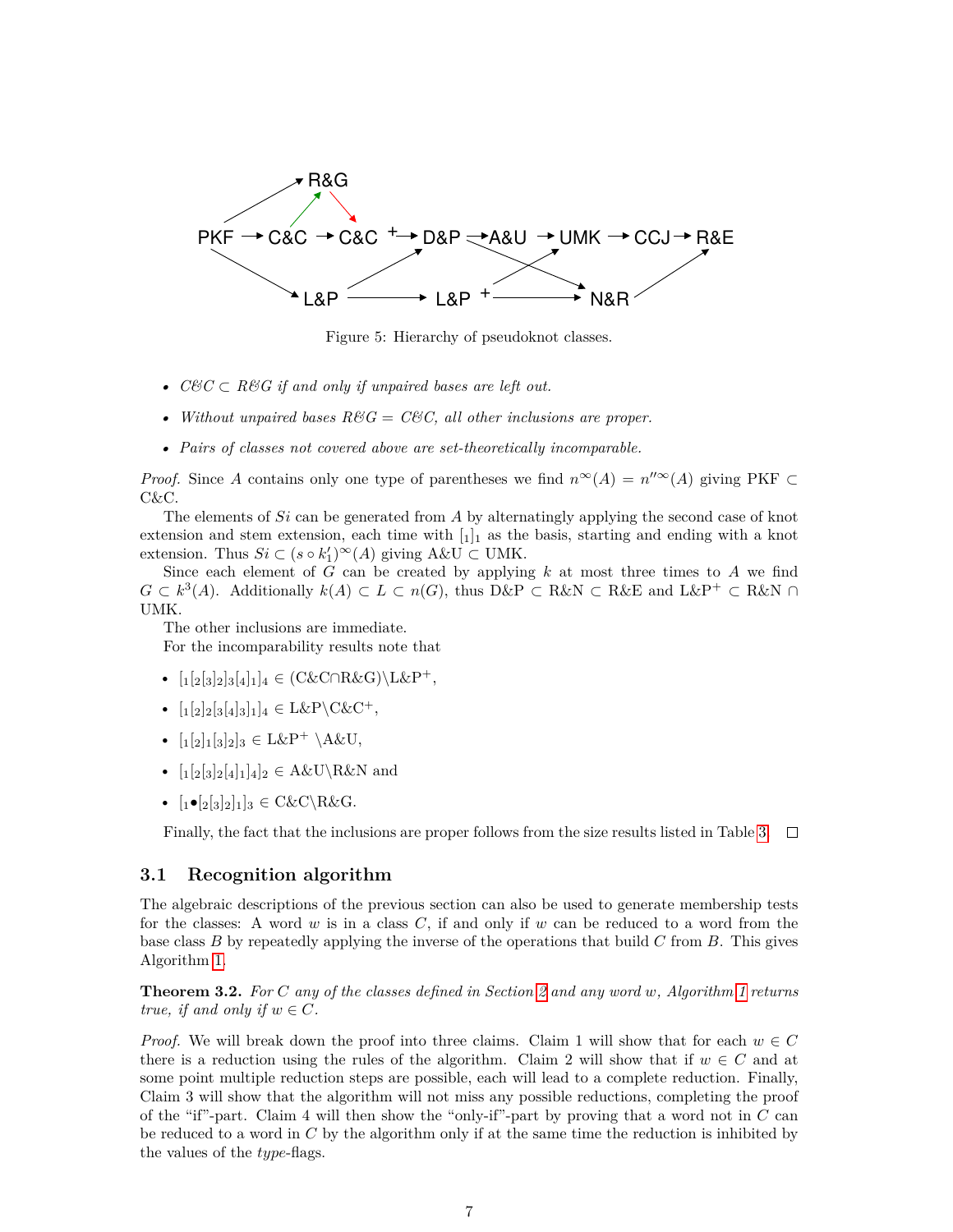<span id="page-7-0"></span>**Algorithm 1** Generic recognition algorithm. The same subscript indicates bases paired with each other; the base currently marked by the pointer  $p$  is indicated by an additional subscript  $p$  or, if its type doesn't matter, it is represented by *p* as a symbol of the word.

```
Input: Word w, algebraic description of class C
Output: true, if w \in C, false, if not
  for each Closure Cl in the construction of C from outer to inner do
     for all base pairs i in w do type[i] := none end for;
    p := w \cdot first;while p is inside w do
       if Cl contains s(B), w = w_1[i[jw_2]_j]_{i,p}w_3, type[i], type[j] \neq restricted and
       \text{either } type[i] = none \text{ or } type[j] = none \text{ then}w := w_1[iw_2]_{i,p}w_3;if (type[j] \neq none) then type[i] := base end if;
       else if Cl contains k(B) and w = w_1[j[i]_jw_2]_{i,p}w_3or w = w_1[iw_2[j]_i]_j, w_3 or w = w_1[i[jw_2]_i]_j, w_3 then
          w := w_1[iw_2]_{i,p}w_3;else if Cl contains k'_m(B), w = w_1[j_i][j_jw_2]_{i,p}w_3, type[i] \neq restrictedand type[j] \in \{none, simple\} then
          w := w_1[iw_2]_{i,p}w_3;if (type[j] = simple) then type[i] := restricted;
          else type[i] := base;end if
       else if Cl contains k'_m(B), w = w_1[iw_2[j]_i]_{j,p}w_3 and type[j] = none then
          w := w_1[iw_2]_{i,p}w_3;if (type[i] = none) then type[i] := simple;end if
       else if Cl contains n(Si) and w = w_1[i[kw_2[i]_k[j]_i]_j]_{l,p}w_3 then
          w := w_1[kw_2[i]_k]_{l,p}w_3;else if Cl contains n(B), n'(B', B) or n''(B), w = w_1w_2pw_3 and w_2p \in B then
          if either the nesting is n''(B), w_1 = w'_1[i and w_3 = j_jw'_3, j \neq ior w_2p = [i[j]_i]_j and type[i] or type[j] is restricted then
            p := p.right;else
            w := w_1 w_3; \quad p := w_3 \text{.} first;end if
       else
         p := p.right;end if
    end while
  end for
  if w is in the base class of the innermost closure then
    return true;
  else
    return false;
  end if
```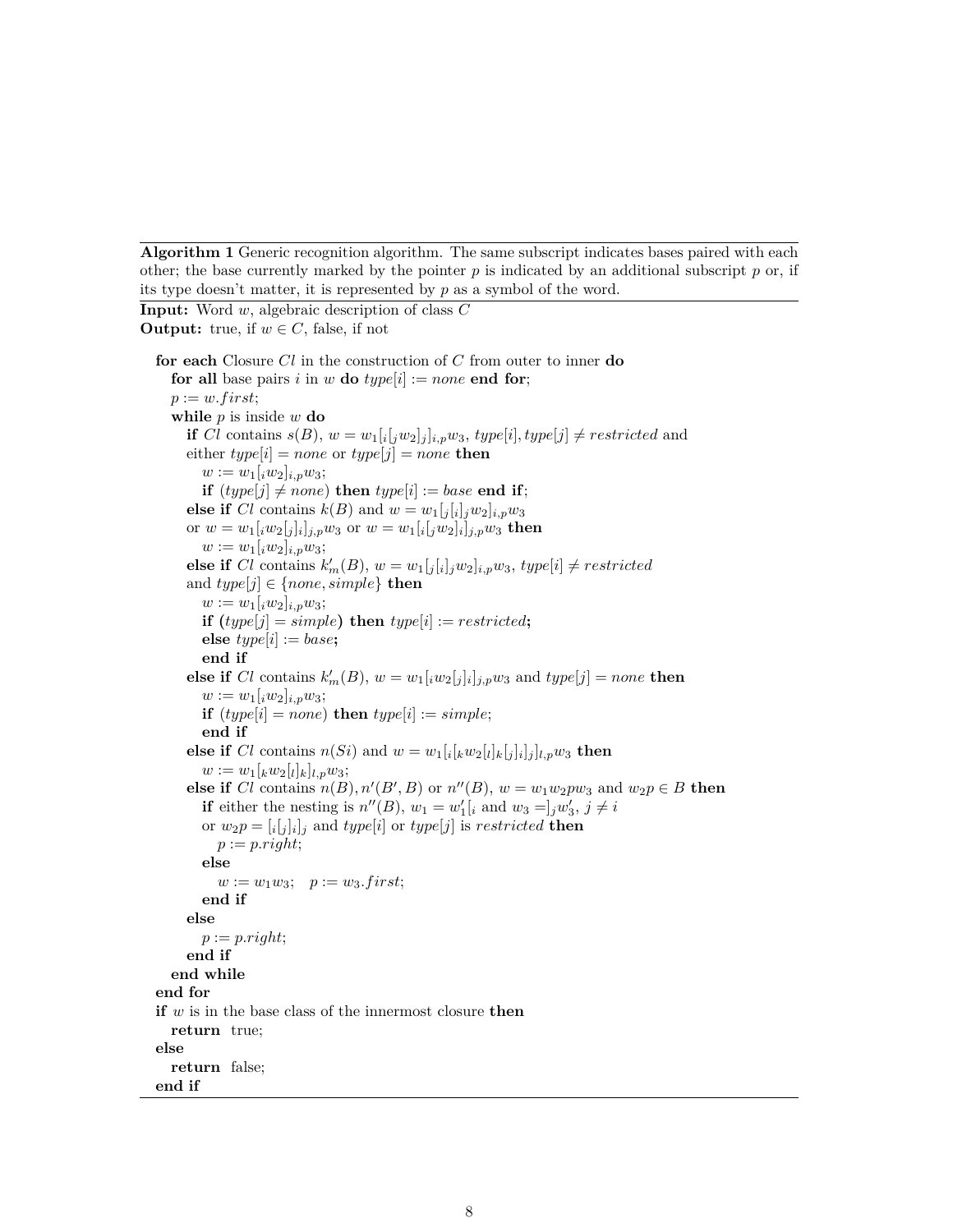**Claim 1**: Each construction possible in the specifications from Section [3](#page-4-1) can be inverted by the reductions in Algorithm [1.](#page-7-0)

The only operation that is not covered by an immediate inverse is the nesting of structures not in the base class. However since nesting of non-base structures only occurs as part of the innermost closure, the resulting structures can also be created by extending the base structure after nesting instead of before, giving a construction that can be inverted.

**Claim 2**: If  $w \in C$  and  $w'$  results from  $w$  by removing any  $\bullet$  or corresponding pair of parentheses  $[i, j]$  then  $w' \in C$ .

Take any construction of *w* according to the algebraic specification of *C*. If during this construction  $[i, j]$  is used as the basis for a stem extension or a knot extension of the third kind, remove the last of these steps. Otherwise if  $[i, j]_i$  is itself introduced during a stem or knot extension, remove this step, if it is introduced by nesting  $v$ , nest the structure  $v'$  instead that results by removing  $[i, j]$  from *v*. (If *v* is in a base class *B* then *v*' is also in  $B^2$  $B^2$ , otherwise this modification can be applied recursively to the construction of *v*.) Finally, if  $[i, j]$  is used as the basis for knot extensions of the first or second kind after the changed/removed step, replace these by nesting  $[j]_j$ , which is in all of the base classes. (Note that in all classes defined here knot extension only appears in closures that also contain nesting.) The result of these modifications is a construction of *w* <sup>0</sup> according to the algebraic specification of *C*.

**Claim 3**: If at the end of an iteration of the while-loop  $w = w_1 p w_2$  then placing p anywhere in  $w_1$  will not lead to any reduction rule being applicable.

We show this by induction on the number k of iterations of the while-loop during the current closure.

If  $k = 0$  then  $w_1 = \epsilon$  and the claim is trivially true.

Now assume the  $k + 1$ -th iteration transforms  $w' = w'_1 p w'_2$  into  $w = w_1 p w_2$ . By the induction hypothesis reduction rules can be applicable in *w*<sup>1</sup> only at bases that were either not present in  $w_1'$  or are the rightmost base of a group of base pairs that have changed neighborhood status. We distinguish by the branch of the **if** that is taken in this iteration:

If reduction according to stem extension or knot extension has been performed, only the neighborhood of groups of base pairs including  $[i]_i$  has changed, but  $]_i = p$  is not in  $w_1$  and thus the rightmost base of the group can not be in *w*1.

Analogously, if a nested structure has been removed, no neighborhood relations of groups of base pairs that lie completely within *w*<sup>1</sup> have changed.

If a nested candidate for a simple pseudoknot has been reduced, only the neighborhood of groups of base pairs including  $[k]_k$  has changed. However  $[k]_k$  can not be part of a stem extension since  $\mathcal{I}_k$  is surrounded by  $\mathcal{I}_l$  and if  $\mathcal{I}_k$  is part of a simple pseudoknot then the next reduction step on this pseudoknot also has to involve  $\vert_l$  which is not in  $w_1$ .

If no reduction has been performed, only the last symbol of  $w_1$  has been added, for which the algorithm has just verified the non-applicability of all reduction rules.

**Claim 4:** If Algorithm [1](#page-7-0) transforms  $w'$  into  $w''$  in any single step and  $w'' \in C$  then either  $w' \in C$  or all constructions of  $w''$  according to the specification of *C* contain a base pair  $[i]_i$  that satisfies at least one of the following conditions:

- $type[i] \neq none$  in  $w''$  and  $[i]_i$  is introduced through something else than nesting a base structure,
- $type[i] = restricted$  in  $w''$  and  $[i]_i$  is introduced through something else than nesting a single base pair or is used as a basis for a knot extension of the first kind or a stem extension.

If  $w' = w_1[i[kw_2[i]_k[j]_i]_j]_{l,p}w_3$  and  $w'' = w_1[kw_2[i]_k]_{l,p}w_3$  then  $w'_1[kw_2[i]_k]_lw'_3$ , where  $w'_1$  and  $w'_3$  are subsequences of  $w_1$  resp.  $w_3$ , is a simple pseudoknot only if  $w'_1 = \epsilon$ ,  $w'_3$  contains only closing parentheses and  $w_2 = w_2'w_2''$ , where  $w_2'$  contains only opening parentheses and  $w_2'' =$ corr $(w'_1)$   $\sqcup$  corr $(w'_3)$  ( $\sqcup$  the shuffle of two words) and corr $(v)$  gives the corresponding closing (opening) parentheses to the parentheses in *v* in reverse order. In this case  $w'_1[i[kw_2[i]_k[j]_i]_j]_{l,p}w'_3$ is also a simple pseudoknot and the first case of the claim holds.

<span id="page-8-0"></span><sup>&</sup>lt;sup>2</sup>If  $B = Si, v'$  is not necessarily in *Si*, but in  $(s \circ n)(Si)$ , which is also sufficient.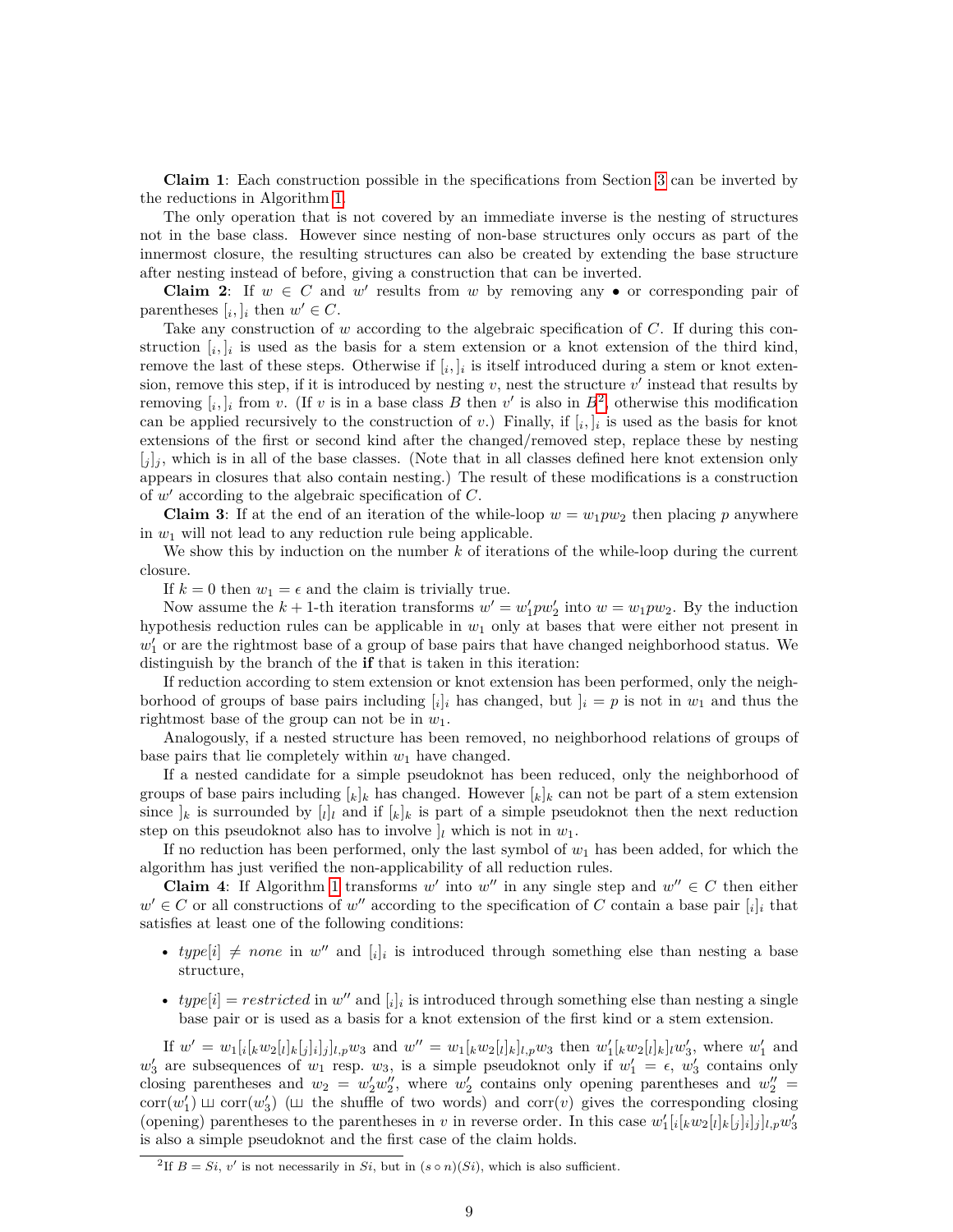If  $w' = w_1[j[i]_j w_2]_{i,p} w_3$  or  $w' = w_1[i w_2[j]_i]_{j,p} w_3$ ,  $w'' = w_1[i w_2]_{i,p} w_3$  and  $type[j] = none$  then either  $[i]_i$  can't be introduced through nesting a base structure or the inverse operation may be applied to  $w''$ .

If  $w' = w_1[j[i]jw_2]_{i,p}w_3$  and  $type[j] = simple$  then all reductions applied to  $[j]_j$  during the run of Algorithm [1](#page-7-0) must have been stem extensions of the second kind or knot extensions of the second kind. If [*<sup>i</sup>* ]*<sup>i</sup>* has been introduced through nesting a single base pair and has only been used as basis for knot extensions of the second kind, the reductions applied to  $[j]$  can be inverted by applying knot extensions of the first kind and stem extensions of the second kind to  $[i]_i$ <sup>[3](#page-9-0)</sup>

For all of the other reductions the inverse operations may be applied freely in the respective closure when constructing the class. Thus the first case of the claim holds in these cases.  $\Box$ 

Since the special rule to reduce simple pseudoknots covers all elements of  $Si \setminus k(A)$ , each of the conditions inside the while-loop only needs to check a constant number of relations between bases, their paired counterparts and their neighbors. Thus by representing *w* as a doubly linked list with additional links between paired bases (cp.  $[6]$ ) each iteration can be done in  $\mathcal{O}(1)$  and the complete algorithm will have linear runtime in the length of *w*. Our algorithms as a web-service can be used at http://wwwagak.cs.uni-kl.de/KnotFilter.

### **3.2 Coverage of Biological Structures**

We used Algorithm [1](#page-7-0) to test the various classes for their coverage of biological structures in PseudoBase (PBase) [\[27\]](#page-22-0) as well as 16S and 23S rRNA and Group I and II Introns from the Gutell Database [\[2\]](#page-21-13). The results are listed in Table [1.](#page-9-1)

| Class    | PBase    | 16S | 23S | Grp I          | Grp II | Overall |
|----------|----------|-----|-----|----------------|--------|---------|
|          |          |     |     | Intron         | Intron | [%]     |
| PKF      | $\Omega$ | 3   | 24  | $\overline{0}$ | 32     | 4.6     |
| L&P      | 295      | 91  | 24  | 132            | 32     | 44.8    |
| $L\&P^+$ | 302      | 91  | 42  | 132            | 32     | 46.8    |
| R&G      | 205      | 92  | 24  | 4              | 32     | 27.9    |
| C&C      | 269      | 133 | 24  | 125            | 32     | 45.5    |
| $C\&C^+$ | 283      | 135 | 24  | $132\,$        | 32     | 47.3    |
| D&P      | 296      | 636 | 27  | 132            | 32     | 87.7    |
| A&U      | 296      | 636 | 27  | 132            | 32     | 87.7    |
| R&N      | 303      | 636 | 45  | 133            | 32     | 89.8    |
| UMK      | 303      | 636 | 47  | 133            | 32     | 89.9    |
| CCJ      | 303      | 636 | 47  | 133            | 32     | 89.9    |
| R&E      | 304      | 637 | 57  | 133            | 32     | 90.9    |
| Total    | 304      | 637 | 168 | 133            | 38     | 100     |

<span id="page-9-1"></span>Table 1: Coverage of biological structures.

Since a number of the database entries contains isolated base pairs, i.e. base pairs which are not part of a stem, and these base pairs are sometimes considered tertiary instead of secondary structure, we did an additional run with these base pairs replaced by unpaired bases. The results of this run are listed in Table [2.](#page-10-0)

# **4 Grammars**

It is an easy exercise to use Ogden's Lemma [\[11\]](#page-21-14) to prove that the language describing any class of pseudoknotted structures is not context-free. As a consequence, in order to enumerate classes

<span id="page-9-0"></span><sup>3</sup> In the symmetric case the order of the checks ensures that the reductions will be done with [*i*]*<sup>i</sup>* as basis. Thus no special treatment is necessary there.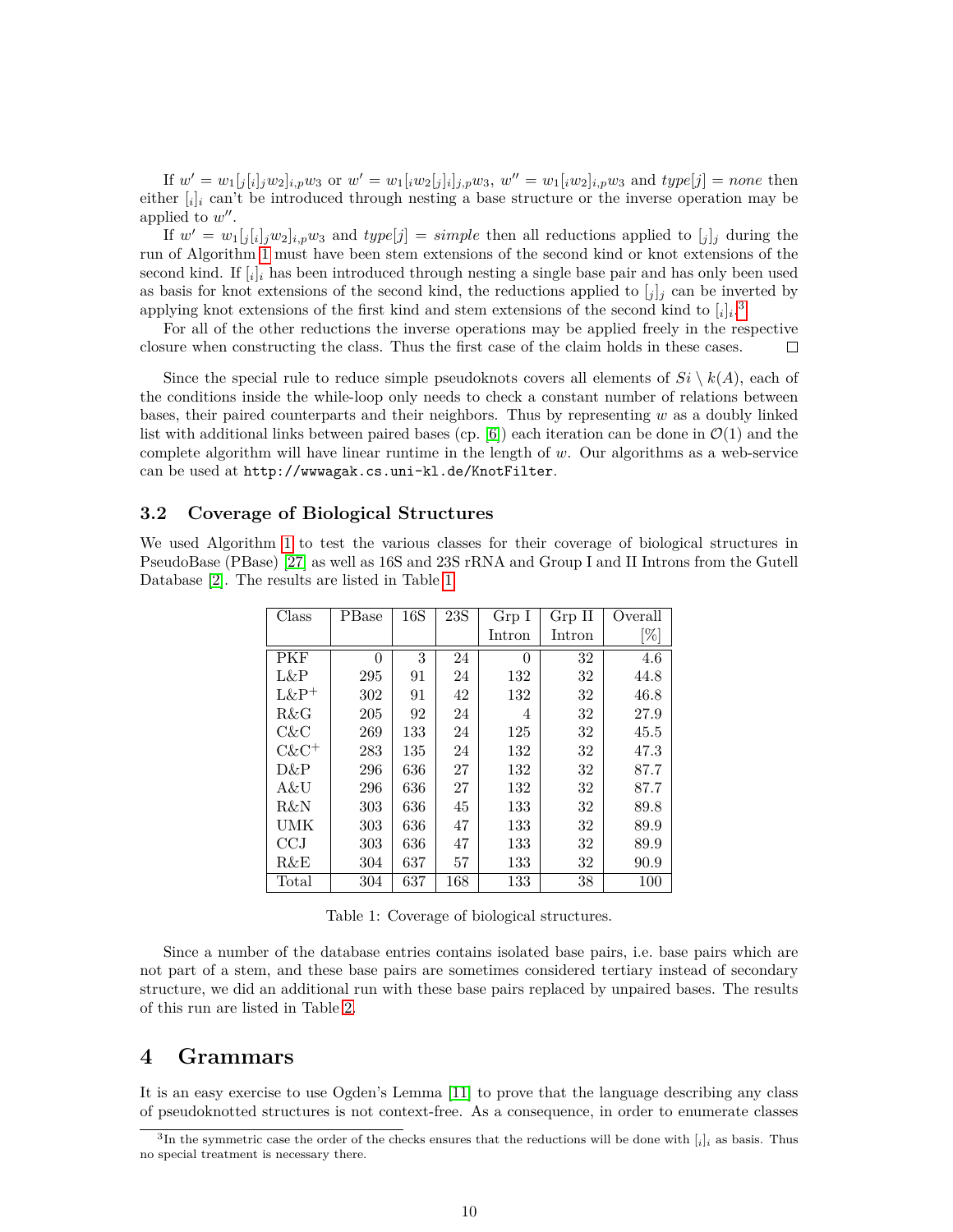| Class      | PBase | 16S | 23S | Grp I    | Grp II | Overall |
|------------|-------|-----|-----|----------|--------|---------|
|            |       |     |     | Intron   | Intron | [%]     |
| <b>PKF</b> | 0     | 3   | 42  | $\theta$ | 32     | 6.0     |
| L&P        | 295   | 92  | 42  | 132      | 32     | 46.3    |
| $L\&P^+$   | 302   | 92  | 42  | 132      | 32     | 46.9    |
| R&G        | 224   | 92  | 42  | 118      | 32     | 39.7    |
| C&C        | 269   | 135 | 42  | 125      | 32     | 47.1    |
| $C\&C^+$   | 283   | 137 | 42  | 132      | 32     | 48.9    |
| D&P        | 296   | 637 | 50  | 132      | 32     | 89.6    |
| A&U        | 296   | 637 | 50  | 132      | 32     | 89.6    |
| R&N        | 303   | 637 | 168 | 133      | 32     | 99.5    |
| UMK        | 303   | 637 | 168 | 133      | 32     | 99.5    |
| CCJ        | 303   | 637 | 168 | 133      | 32     | 99.5    |
| R&E        | 304   | 637 | 168 | 133      | 32     | 99.5    |
| Total      | 304   | 637 | 168 | 133      | 38     | 100     |

<span id="page-10-0"></span>Table 2: Coverage of biological structures with isolated base pairs removed.

of pseudoknotted structures, we need to change to more expressive grammars. An appropriate choice are the so-called *multiple context-free grammars* where intermediate symbols are allowed to have several components.

**Definition 4.1** ([\[25\]](#page-22-11), [\[30\]](#page-22-12)). *A multiple context-free grammar (MCFG) is given by a tuple*  $G =$ (*I, d, T, P, S*) *comprised of*

- *1. I, a finite set of nonterminal symbols,*
- 2. *d, a function from I to*  $\mathbb{N}$ *, assigning a dimension*  $d(A)$  *to each*  $A \in I$ *,*
- *3. T, a finite set of terminal symbols,*
- *4. P, a finite set of rules and*
- *5. the* axiom  $S \in I$  *with*  $d(S) = 1$ .

In MCFGs, we can derive from a nonterminal symbol  $A \in I$  tuples or vectors of words whose dimension is given by  $d(A)$ . For a non-terminal  $A \in I$  and an index  $i \in \{1, \ldots, d(A)\}$ , we write  $A_i$ for the *i*th component of *A*. Restricting  $d(A) = 1$  for all non-terminals *A* yields a plain CFG. The general form of a multi-dimensional rule is again quite similar to CFGs, just that it is in terms of "vectors" instead of "scalars":

$$
\begin{pmatrix} A_1 \\ \vdots \\ A_{d(A)} \end{pmatrix} \rightarrow \begin{pmatrix} \alpha_1 \\ \vdots \\ \alpha_{d(A)} \end{pmatrix}, \alpha_k \in (I \cup C_G)^{\star}, C_G := \{A_i \mid A \in I \land 1 \leq i \leq d(A)\}, 1 \leq k \leq d(A).
$$

In some cases it will be convenient to denote the premise resp. conclusion of such a rule by  $\vec{A}$  or *A* resp.  $\vec{\alpha}$  or  $\alpha$  if there is no risk of confusions. We call  $C_G$  the set of *intermediate components*. If more than one instance of the multidimensional non-terminal  $\vec{A}$  is used on the right-hand side of a rule we will denote their components by  $A_i^{(1)}, A_i^{(2)}, \ldots$  to indicate which components belong together.

Although the definition is quite simple, stressing some aspects might improve understanding:

- We do not restrict the order of intermediate components in the  $\alpha_i$ . Accordingly,  $B_2$  might jump in front of  $B_1$ . Actually, this is a vital feature of MCFGs.
- The  $\alpha_i$  may contain arbitrary terminal strings, surrounding and separating the intermediate components.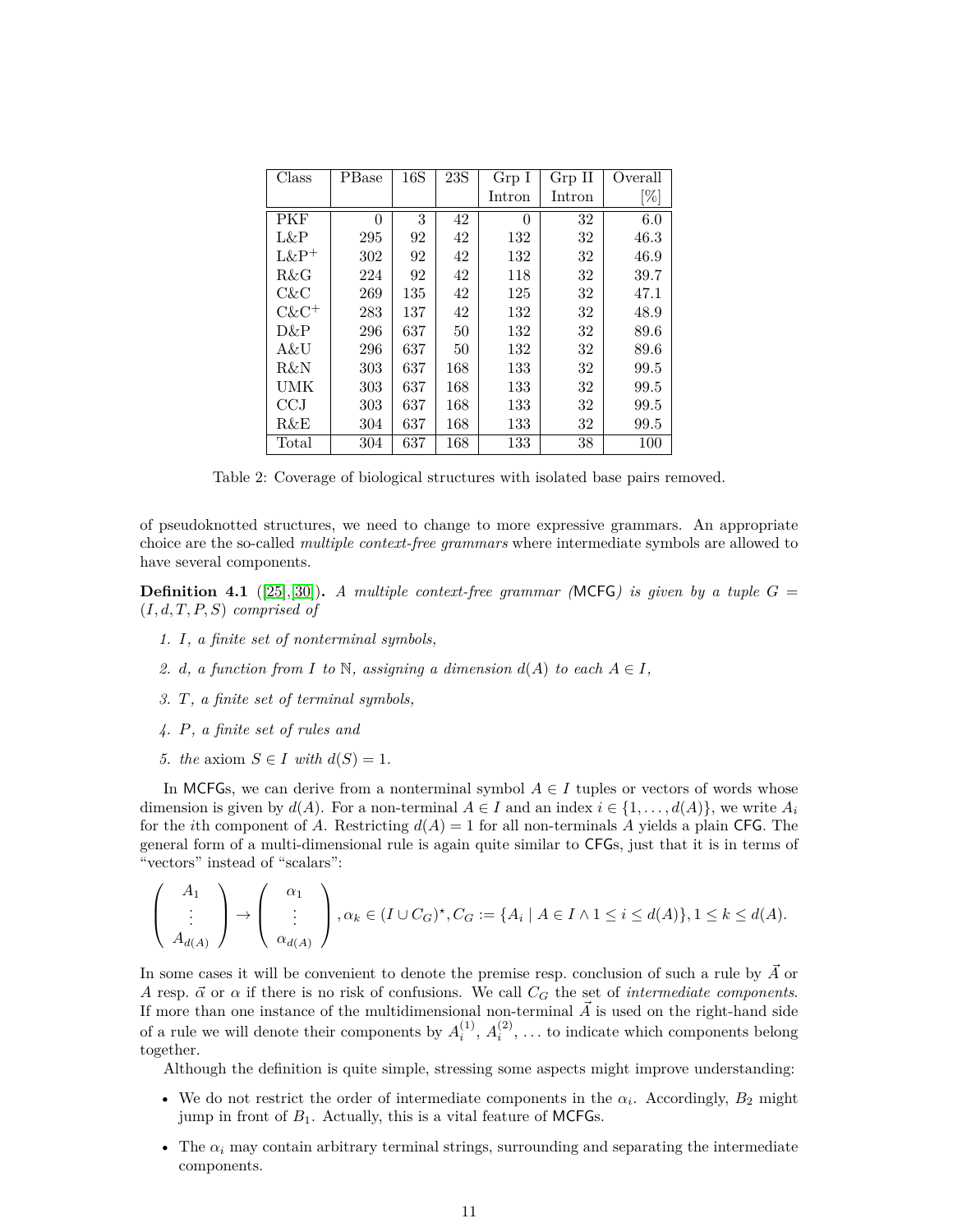However, the definition allows one component of an intermediate symbol to be used even if not all the other components (of that very same intermediate symbol) appear. These kinds of *deletions* are not wanted and in fact are not necessary (see Lemma 2.2 of [\[25\]](#page-22-11)). Therefore, we will in the following enforce the additional restriction that each intermediate symbol appears in the conclusion of a rule completely or not at all  $-$  i.e. the same number of each of its components, labeled with the same superscripts.

The leftmost derivation relation  $\Rightarrow_{lm} \subseteq (T \cup \mathcal{I})^* \times (T \cup \mathcal{I})^*$  for MCFGs is then defiend by

$$
xA_{i_1}\beta_1A_{i_2}\beta_2\cdots A_{i_{d(A)}}\beta_{d(A)} \Rightarrow_{lm} x\alpha_{i_1}\beta_1\alpha_{i_2}\beta_2\cdots \alpha_{i_{d(A)}}\beta_{d(A)}
$$

iff  $x \in T^*$ ,  $\vec{A} \to \vec{\alpha} \in P$ ,  $\{i_1, i_2, \ldots, i_{d(A)}\} = \{1, 2, \ldots, d(A)\}$  and the components  $A_{i_1}, A_{i_2}, \ldots, A_{i_{d(A)}}$ were introduced in the same derivation step as belonging together. So, leftmost derivation in MCFGs means expanding the intermediate whom the leftmost component belongs to. Since components may appear shuffled on the left, we have to re-index them.

Note that we do not need to introduce a concept of languages of tuples of strings. This is due to the restriction that the axiom *S* is always one-dimensional. As a consequence, the only way to introduce higher dimensions for the intermediate symbols (and rules) is to concatenate intermediate components within the conclusion of a one-dimensional rule (with premise *S* or any intermediate symbol *reachable* by *S*). Thus all the sentential-forms generated by any MCFG are one-dimensional with mixed occurrences of terminal symbols and intermediate components.

Again we define  $\Rightarrow_{lm}^{\star}$  to be the reflexive and transitive closure of  $\Rightarrow_{lm}$  and are finally able to define the language of a MCFG *G*:

$$
\mathcal{L}(G) := \{ w \in T^* \mid S \Rightarrow_{lm} w \}.
$$

### <span id="page-11-0"></span>**4.1 Translating algebraic specifications into MCFGs**

Now we will show how the specifications from Section [3](#page-4-1) can be transformed into unambiguous MCFGs.

In order to be able to resemble the way our operations extend the words, we need to represent the symbols by nonterminals during construction. We will represent each pair of parentheses as a two-dimensional nonterminal like  $\binom{Z_1}{Z_2}$  and each bullets by a one-dimensional nonterminal like *Y*.

In order to make the grammars unambiguous we need to disallow some rule applications, depending on which rule introduced a certain pair of parentheses (see below for details). To allow us to model this we will use different nonterminals to distinguish which operation introduced or acted on a specific pair of parentheses.

From this representation the terminal words can easily be derived by adding rules  $\binom{Z_1}{Z_2} \rightarrow \binom{Z_2}{Z_1}$  $\big\}$ and  $Y \rightarrow \bullet$  for all applicable symbols. Note that to avoid the necessity of an infinite alphabet we abstract from the indices at this point and encode the information which bases are paired with each other only in the derivation tree. This is acceptable since all applications of unambiguous grammars we present or suggest actually rely on the 1-to-1 correspondence between derivation trees and structures which is still given.

The base sets  $A, U, k(A), L$  and  $G$  can be created explicitly from the start symbol of the grammar. In the case of *A* we have  $S \to \epsilon$ ,  $S \to U$  and  $S \to A_1A_2$ , for  $k(A)$  we add the rule  $S \to K_1^{(1)} K_1^{(2)} K_2^{(1)} K_2^{(2)}$ . Equivalently *L* and *G* can be generated by adding a rule for each structure in the class (see the  $L\&P^+$  and  $R\&N\text{-}\mathrm{grammar}$  below).

To generate the structures in *Si* we use the construction described in the proof of Lemma [3.1:](#page-5-0)

$$
\begin{pmatrix} A_1 \\ A_2 \end{pmatrix} \rightarrow \begin{pmatrix} M_1 \\ K_1 M_2 K_2 \end{pmatrix}, \quad \begin{pmatrix} M_1 \\ M_2 \end{pmatrix} \rightarrow \begin{pmatrix} N_1 K_1 \\ K_2 N_2 \end{pmatrix}, \quad \begin{pmatrix} N_1 \\ N_2 \end{pmatrix} \rightarrow \begin{pmatrix} M_1 \\ K_1 M_2 K_2 \end{pmatrix},
$$

with no other rules to replace  $\vec{N}$ , while  $\vec{K}$  and  $\vec{M}$  are eligible for further operations according to the specification of the class.

The operations can be translated into grammar rules as follows (in each of the rules  $\vec{Z}$  resp. *Y* serves as a placeholder for any symbol eligible for the operation):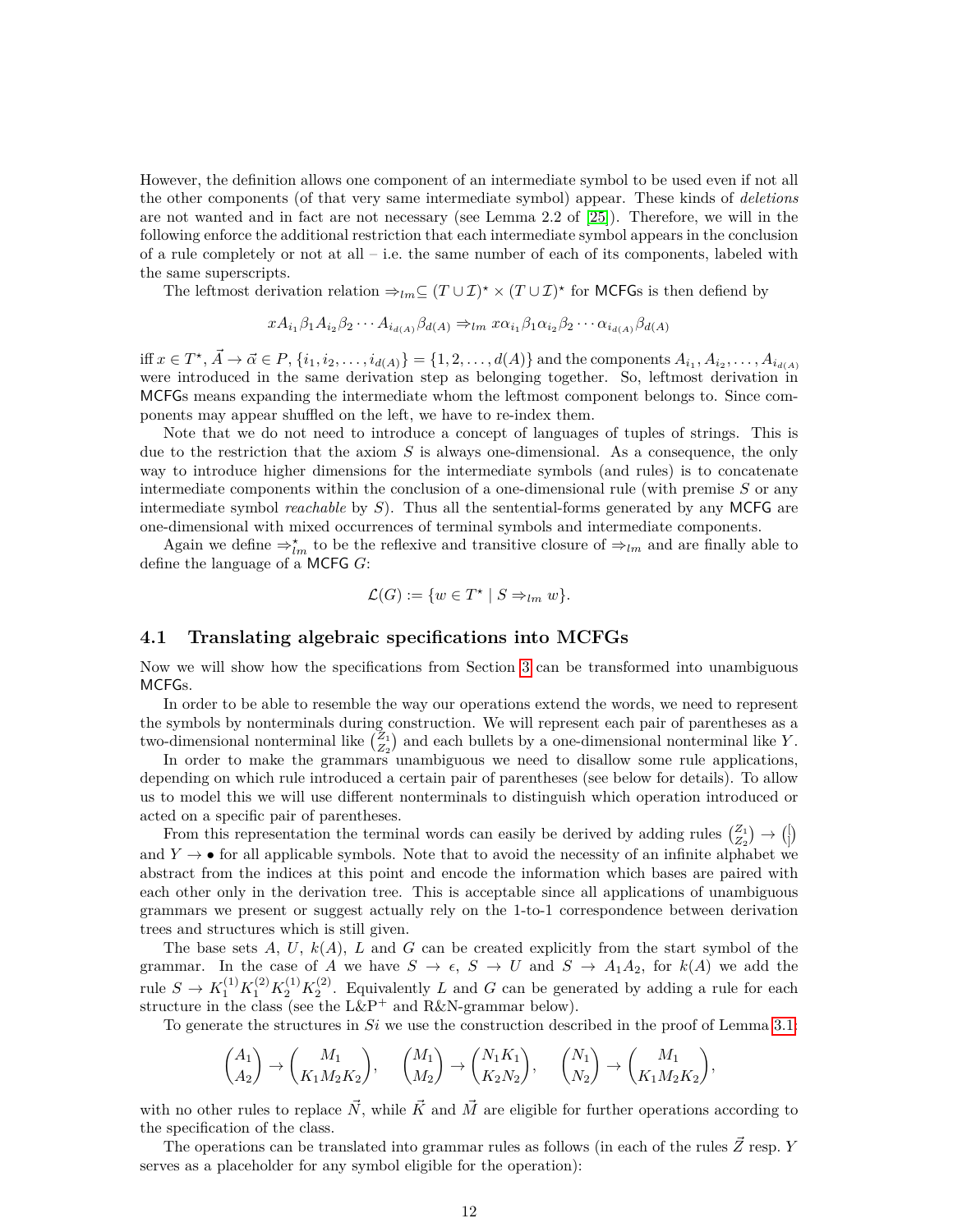• **Nesting:** First we note that nesting two structures *u* and then *v* consecutively at the same position of *w* is equivalent to nesting the concatenated structure  $v \cdot u$  at this position. Thus closure under the nesting operation can be achieved by nesting at most once at each position.

Since not nesting a substructure at a given position is equivalent to nesting the empty word at that position and each of our classes contains the empty word we may simply nest exactly once at each eligible position.

Furthermore nesting a structure *u* into  $w = w_1 w_2$  with  $w_1 = \epsilon$  is equivalent to concatenating *u* and *w* and can equally be achieved by nesting *w* into *u* with  $u_2 = \epsilon$ .

Thus the closure  $n^{\infty}(C)$  can be achieved by inserting the start symbol *S* to the immediate right of each symbol already present for each structure in *C*. If nesting is the first closure applied to a base set created by explicit rules like  $A$ ,  $k(A)$  or  $G$ , we can simply insert the start symbol at each eligible position into these rules, if nesting is the outermost closure we can replace the rules that insert the terminal symbols by  $\binom{Z_1}{Z_2} \rightarrow \binom{[S]}{S}$  $\binom{[S]}{[S]}$  resp.  $Y \to \bullet S$ .

Finally note that for any class  $C$  ( $s \circ n$ )<sup>∞</sup>( $C$ ) =  $n^{\infty}(s^{\infty}(C))$  and  $(s \circ n \circ k)^{\infty}(C) = n^{\infty}((s \circ k)^{\infty}(C))$  $(k)^\infty(C)$ .

To create  $n'^{\infty}(C, C')$  we use the same constructions, replacing S by the start symbol T of a subgrammar that creates  $C'$ . Additionally we have to add  $T$  to the left of structures that are in  $C$  but not in  $C'$ , since in these cases reversing the concatenation does not work.

Furthermore if  $n'(C, C')$  is the outer of two closures and  $C'$  is a subset of the class  $C''$  nested in the inner closure, we may only add *T* at positions that have not been eligible for nesting *S* earlier.

The case that  $C'$  and  $C''$  have nonempty intersection but  $C'$  is not a subset of  $C''$  does not occur for the classes considered in this paper.

Since we use  $n''^{\infty}(C)$  only as a first closure we can easily identify the position, where nothing may be inserted and not place *S* at this position.

• **Stem extension:** A single stem extension can be achieved using  $\begin{pmatrix} Z_1 \\ Z_2 \end{pmatrix} \rightarrow \begin{pmatrix} O_1 I_1 \\ I_2 O_2 \end{pmatrix}$ .

Since applying stem extension to  $\vec{I}$  will create the same structure as applying it to  $\vec{O}$ , we disallow the former to avoid ambiguities.

Additionally if  $Z_1$  and  $Z_2$  are immediately neighbored, the resulting structure will be equivalent to nesting  $A_1A_2$  between  $Z_1$  and  $Z_2$ . Thus we have to disallow A\* from stem extension. For any of the other symbols we are guaranteed that their components can not occur immediately neighbored.

For symbols  $\vec{Z}$  that are eligible for modified knot extension  $k_i'$  we have to distinguish, which of the resulting symbols inherits this property, requiring two rules  $\binom{Z_1}{Z_2} \rightarrow \binom{O_1J_1}{J_2O_2}$  and  $\binom{Z_1}{Z_2} \rightarrow$  $\binom{Q_1 I_1}{I_2 Q_2}$ , where *J* and *Q* are the symbols eligible for further knot extensions and to avoid disambiguities  $\vec{J}$  is disallowed from further stem extensions like  $\vec{I}$  and it is required to be extended at least once more.

• Knot extension: The three cases of knot extension are modeled by the rules  $\binom{Z_1}{Z_2}$   $\rightarrow$  $\binom{C_1B_1C_2}{B_2}, \binom{Z_1}{Z_2} \rightarrow \binom{D_1}{E_1D_2E_2}$  and  $\binom{Z_1}{Z_2} \rightarrow \binom{L_1R_1}{L_2R_2}$ . Again we have to disallow the symbols on the right-hand side from some rules to ensure that our grammars are unambiguous:

The structures created by applying both the first and second type of knot extension are independent of the order of application. Thus we require all applications of the first type to happen before the second type is applied to the same arc by excluding *D* from knot extension of the first type.

Applying stem extension to *C* (*E*) is equivalent to applying knot extension of the first (second) kind to *B* (*D*). Thus the first version is forbidden.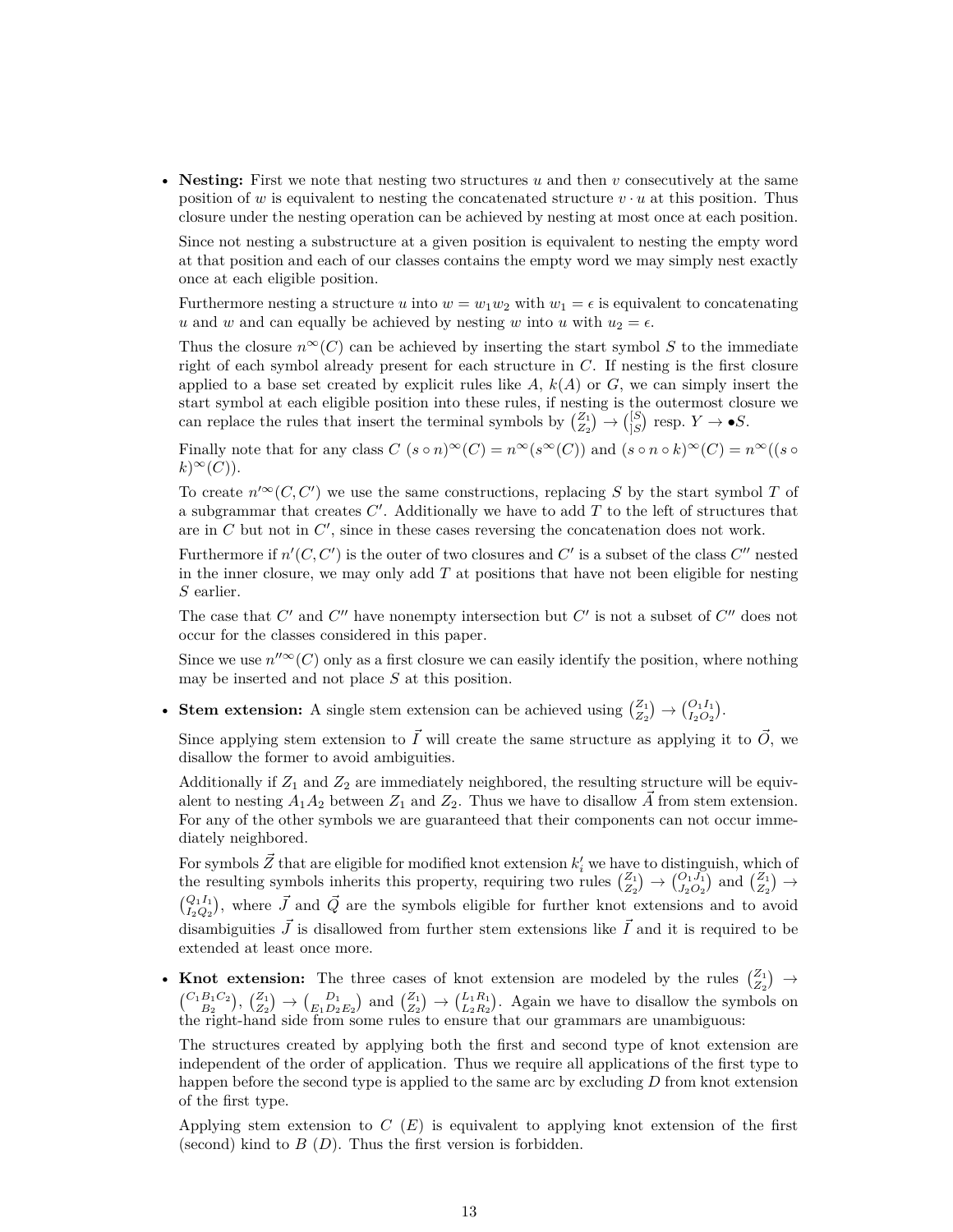Since applying the third kind of knot extension to  $\vec{L}$  will create the same structure as applying it to  $\vec{R}$ , we disallow the former.

In case of the modified knot extension  $k'_{l}$  the third rule is omitted and we have to additionally disallow  $\vec{C}$  and  $\vec{E}$  from knot extension.

If  $Z_1$  and  $Z_2$  are immediately neighbored, all three types of knot extension are equivalent. Thus we disallow  $\vec{A}$  from knot extension and instead add the resulting structure  $K_1M_1K_2M_2$ to the base set. Additionally this structure also needs special treatment:

Figure [6](#page-13-0) shows all the structures that can result from extending  $\vec{M}$ , the white arc representing  $\vec{K}$ , while the gray and black arcs represent the symbols derived from  $\vec{M}$ . However we can also view these structures as the black arc representing  $\vec{M}$ , while the white and gray arcs represent symbols derived by a single extension from  $\tilde{K}$ . Thus to arrive at an unambiguous grammar we disallow  $\overrightarrow{M}$  from both stem and knot extension.



<span id="page-13-0"></span>Figure 6: Extending a basic pseudoknot.

Since in case of the modified knot extension  $k'_{1}(A)$  there are structures that can only be created by starting with a knot extension to the left we have to add the symmetric structure  $M_1F_1M_2F_2$  to the base set too. There are two types of structures that can be created from both starting structures and would thus become ambiguous: Structures that can be created from  $\begin{bmatrix} 1 \\ 1 \end{bmatrix}$  by applying both types of knot extension before the first stem extension and simple pseudoknots. The latter are created from  $\begin{bmatrix} 1 \end{bmatrix}$  by only applying one type of knot extension and stem extensions of the second kind. Thus we disallow  $\vec{F}$  (and the symbols derived from it) from knot extension to the right until at least one stem extension has occurred (this covers the first case of ambiguity) and assure that at least one knot extension to the right or a stem extension of the first kind is applied to  $\vec{F}$  before terminating.

For  $k'_{2}(k(A))$  we start by introducing  $k(A)$  as  $G_1H_1G_2H_2$  and disallowing  $\vec{G}$  and  $\vec{H}$  from stem extensions of the second kind since these operations are equivalent to knot extending the other symbol.

All structures for which further ambiguities arise can be created by knot extending only one of the initial symbols (the ambiguity lying in the choice which symbol is extended). Since the structures that can be generated by knot extending only one of the symbols are exactly  $k_1'(A)$  we can force unambiguity by adding the rules introduced for  $k_1'(A)$  and requiring both  $\vec{G}$  and  $\vec{H}$  to undergo at least one knot extension to the outside or preceded by a stem extension of the first kind before terminating.

Now we can apply the above rules to create unambiguous grammars for our classes:

**PKF:** Combining the rules for the base set *A* and nesting as first closure we get:

$$
S \to \epsilon + US + A_1SA_2S
$$
,  $U \to \bullet$ ,  $\begin{pmatrix} A_1 \\ A_2 \end{pmatrix} \to \begin{pmatrix} \begin{pmatrix} 1 \\ 1 \end{pmatrix}$ ,

which, eliminating symbols with only one associated rule  $(U \text{ and } \vec{A})$ , can be simplified to

 $S \rightarrow \epsilon + \bullet S + [S]S$ .

**L&P:** Here we use the base set  $k(A)$ , the rules for stem extension and  $n'$  as a final closure with T the start symbol for a grammar generating *A* (with hooks for nesting) arriving at:

$$
S \to \epsilon + U + A_1 A_2 + T K_1^{(1)} K_1^{(2)} K_2^{(1)} K_2^{(2)}, \quad U \to \bullet T, \quad T \to \epsilon + \bullet T + [T]T,
$$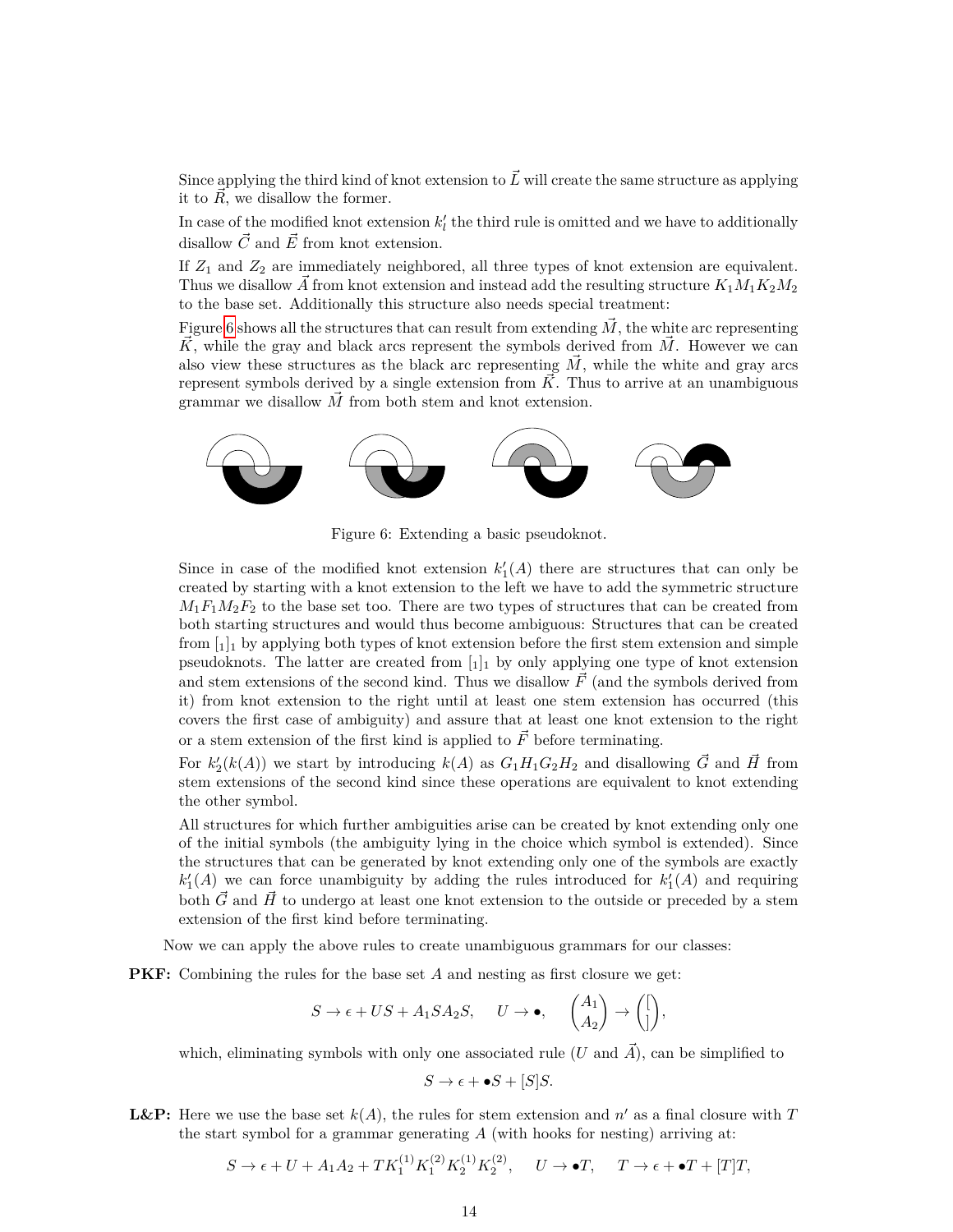$$
\begin{pmatrix} A_1 \\ A_2 \end{pmatrix} \rightarrow \begin{pmatrix} [T] \\ [T] \end{pmatrix}, \quad \begin{pmatrix} K_1 \\ K_2 \end{pmatrix} \rightarrow \begin{pmatrix} O_1 I_1 \\ I_2 O_2 \end{pmatrix} + \begin{pmatrix} [T] \\ [T] \end{pmatrix}, \quad \begin{pmatrix} O_1 \\ O_2 \end{pmatrix} \rightarrow \begin{pmatrix} O_1 I_1 \\ I_2 O_2 \end{pmatrix} + \begin{pmatrix} [T] \\ [T] \end{pmatrix}, \quad \begin{pmatrix} I_1 \\ I_2 \end{pmatrix} \rightarrow \begin{pmatrix} [T] \\ [T] \end{pmatrix}.
$$

Again we can eliminate symbols with only one associated rule and additionally we can replace  $\overrightarrow{I}$  by  $\overrightarrow{K}$  since the set of rules allowed for both symbols is the same. This results in:

$$
S \to \epsilon + \bullet T + [T]T + TK_1^{(1)}K_1^{(2)}K_2^{(1)}K_2^{(2)}, \quad T \to \epsilon + \bullet T + [T]T, \quad {K_1 \choose K_2} \to {K_1[T] \choose jTK_2} + {[T] \choose jT}.
$$

**L&P<sup>+</sup>:** This class diverts from L&P only by the extended base set, giving:

$$
S \to \epsilon + \bullet T + [T]T + TK_1^{(1)}K_1^{(2)}K_2^{(1)}K_2^{(2)} + TK_1^{(1)}K_1^{(2)}K_1^{(3)}K_2^{(2)}K_2^{(3)}K_2^{(1)}
$$

$$
+ TK_1^{(1)}K_1^{(2)}K_2^{(1)}K_1^{(3)}K_2^{(2)}K_2^{(3)} + TK_1^{(1)}K_1^{(2)}K_1^{(3)}K_2^{(2)}K_1^{(4)}K_2^{(3)}K_2^{(4)}K_2^{(1)},
$$

$$
T \to \epsilon + \bullet T + [T]T, \quad {K_1 \choose K_2} \to {K_1[T \choose JTK_2} + {T \choose JT}.
$$

**R&G:** Again we use the base set  $k(A)$ , this time inserting *S* into the starting rules:

$$
S \to \epsilon + US + A_1 S A_2 S + K_1^{(1)} S K_1^{(2)} S K_2^{(1)} S K_2^{(2)} S, \quad U \to \bullet,
$$
  

$$
\begin{pmatrix} K_1 \\ K_2 \end{pmatrix} \to \begin{pmatrix} O_1 I_1 \\ I_2 O_2 \end{pmatrix} + \begin{pmatrix} \begin{pmatrix} 0 \\ 1 \end{pmatrix} \end{pmatrix}, \quad \begin{pmatrix} O_1 I_1 \\ I_2 O_2 \end{pmatrix} + \begin{pmatrix} \begin{pmatrix} 1 \\ 1 \end{pmatrix} \end{pmatrix}, \quad \begin{pmatrix} I_1 \\ I_2 \end{pmatrix} \to \begin{pmatrix} \begin{pmatrix} 1 \\ 1 \end{pmatrix} \end{pmatrix}
$$

*.*

Using the same simplifications as for the L&P-grammar we get:

$$
S \to \epsilon + \bullet S + [S]S + K_1^{(1)} S K_1^{(2)} S K_2^{(1)} S K_2^{(2)} S, \quad {K_1 \choose K_2} \to {K_1 \brack K_2} + {I \brack J}.
$$

**C&C:** Here the initial nesting is  $n''$ , thus we leave out the *S* after  $K_1^{(2)}$ . Additionally the nesting of unpaired bases is added as an outer closure:

$$
S \to \epsilon + US + A_1 S A_2 S + K_1^{(1)} S K_1^{(2)} T K_2^{(1)} S K_2^{(2)} S, \quad T \to \epsilon + UT, \quad U \to \bullet, \quad \begin{pmatrix} A_1 \\ A_2 \end{pmatrix} \to \begin{pmatrix} \begin{bmatrix} \begin{bmatrix} 1 \\ 1 \end{bmatrix} \end{bmatrix}, \\ \begin{pmatrix} K_1 \\ K_2 \end{pmatrix} \to \begin{pmatrix} O_1 J_1 \\ J_2 O_2 \end{pmatrix} + \begin{pmatrix} \begin{bmatrix} 1 \\ 1 \end{bmatrix} \end{pmatrix} \to \begin{pmatrix} O_1 I_1 \\ I_2 O_2 \end{pmatrix} + \begin{pmatrix} \begin{bmatrix} T \\ 1 \end{bmatrix} \end{pmatrix}, \quad \begin{pmatrix} I_1 \\ I_2 \end{pmatrix} \to \begin{pmatrix} \begin{bmatrix} T \\ J_1 \end{bmatrix} \end{pmatrix} \to \begin{pmatrix} \begin{bmatrix} 1 \\ J_2 \end{bmatrix} \end{pmatrix} \to \begin{pmatrix} 1 \\ J_1 T \end{pmatrix}.
$$
\nAgain we may simplify:

$$
S \to \epsilon + \bullet S + [S]S + K_1^{(1)} S K_1^{(2)} T K_2^{(1)} S K_2^{(2)} S, \quad T \to \epsilon + \bullet T,
$$
  

$$
\begin{pmatrix} K_1 \\ K_2 \end{pmatrix} \to \begin{pmatrix} O_1 \\ J \end{pmatrix} + \begin{pmatrix} \begin{pmatrix} \begin{pmatrix} 1 \\ \end{pmatrix} \end{pmatrix}, \quad \begin{pmatrix} O_1 \\ O_2 \end{pmatrix} \to \begin{pmatrix} O_1[T] \\ J O_2 \end{pmatrix} + \begin{pmatrix} [T] \\ ] \end{pmatrix}.
$$

**C&C**<sup>+</sup>: The only difference to C&C is that now nesting of structures with paired bases after  $K_1^{(2)}$  is allowed. Thus we get:

$$
S \to \epsilon + \bullet S + [S]S + K_1^{(1)} S K_1^{(2)} S K_2^{(1)} S K_2^{(2)} S, \quad T \to \epsilon + \bullet T,
$$

$$
\begin{pmatrix} K_1 \\ K_2 \end{pmatrix} \to \begin{pmatrix} O_1 \\ J \end{pmatrix} + \begin{pmatrix} \begin{pmatrix} \begin{pmatrix} 1 \\ \end{pmatrix} \end{pmatrix}, \quad \begin{pmatrix} O_1 \\ O_2 \end{pmatrix} \to \begin{pmatrix} O_1[T] \\ J \end{pmatrix} + \begin{pmatrix} [T] \\ ] \end{pmatrix}.
$$

**D&P:** Compared to R&G nesting is moved from initial closure to final closure yielding:

$$
S \to \epsilon + \bullet S + [S]S + K_1^{(1)} K_1^{(2)} K_2^{(1)} K_2^{(2)}, \quad {K_1 \choose K_2} \to {K_1[S] \choose |SK_2} + {[S] \choose |S}.
$$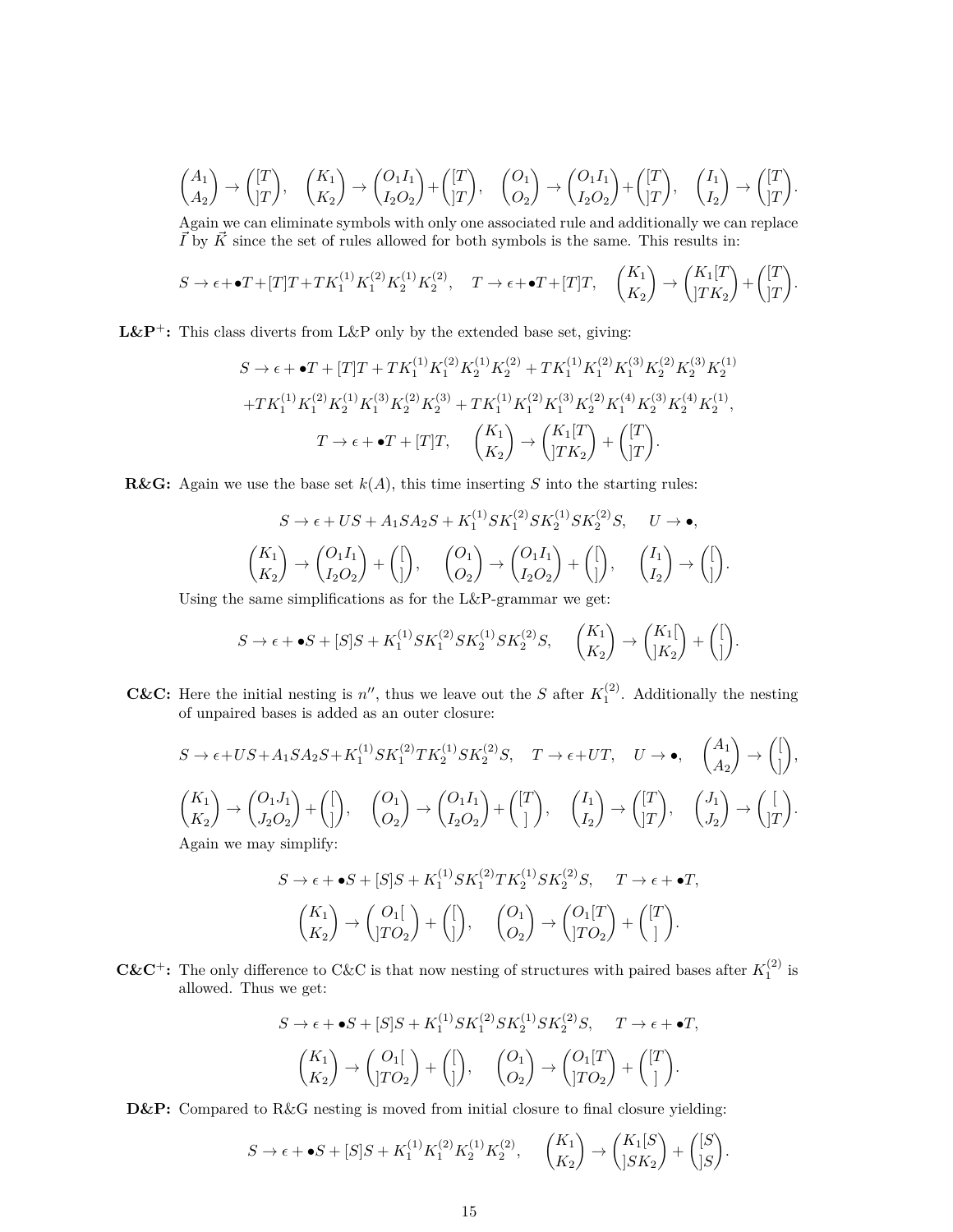**A&U:** Here the base class is changed. This gives (after simplifying):

$$
S \to \epsilon + \bullet S + A_1 A_2, \quad \begin{pmatrix} A_1 \\ A_2 \end{pmatrix} \to \begin{pmatrix} M_1 \\ K_1 M_2 K_2 \end{pmatrix} + \begin{pmatrix} [S] \\ [S] \end{pmatrix},
$$

$$
\begin{pmatrix} M_1 \\ M_2 \end{pmatrix} \to \begin{pmatrix} M_1 K_1^{(1)} \\ K_2^{(1)} K_1^{(2)} M_2 K_2^{(2)} \end{pmatrix} + \begin{pmatrix} K_1 \\ K_2 \end{pmatrix}, \quad \begin{pmatrix} K_1 \\ K_2 \end{pmatrix} \to \begin{pmatrix} K_1 [S] \\ [S K_2 \end{pmatrix} + \begin{pmatrix} [S] \\ [S] \end{pmatrix}.
$$

**R&N:** Again only the base class is changed:

$$
\begin{split} S\rightarrow \epsilon + \bullet S + [S] S + K_1^{(1)} K_1^{(2)} K_2^{(1)} K_2^{(2)} + K_1^{(1)} K_1^{(2)} K_2^{(1)} K_1^{(3)} K_2^{(2)} K_2^{(3)} + K_1^{(1)} K_1^{(2)} K_2^{(3)} K_2^{(1)} K_2^{(2)} K_2^{(3)} \\ + K_1^{(1)} K_1^{(2)} K_1^{(3)} K_2^{(1)} K_1^{(4)} K_2^{(2)} K_2^{(3)} K_2^{(4)}, \quad \begin{pmatrix} K_1 \\ K_2 \end{pmatrix} \rightarrow \begin{pmatrix} K_1[S \\ SK_2 \end{pmatrix} + \begin{pmatrix} [S] \\ S \end{pmatrix}. \end{split}
$$

**UMK:** For this class we also have to add the rules for  $k'_1(A)$ :

$$
S \rightarrow \epsilon + U + A_1 A_2 + K_1 M_1 K_2 M_2 + M_1 F_1 M_2 F_2, \quad U \rightarrow \bullet S, \quad \begin{pmatrix} A_1 \\ A_2 \end{pmatrix} \rightarrow \begin{pmatrix} [S] \\ [S] \end{pmatrix},
$$
  
\n
$$
\begin{pmatrix} K_1 \\ K_2 \end{pmatrix} \rightarrow \begin{pmatrix} O_1 J_1 \\ J_2 O_2 \end{pmatrix} + \begin{pmatrix} Q_1 I_1 \\ I_2 Q_2 \end{pmatrix} + \begin{pmatrix} C_1 B_1 C_2 \\ B_2 \end{pmatrix} + \begin{pmatrix} D_1 \\ E_1 D_2 E_2 \end{pmatrix} + \begin{pmatrix} [S] \\ [S] \end{pmatrix},
$$
  
\n
$$
\begin{pmatrix} O_1 \\ O_2 \end{pmatrix} \rightarrow \begin{pmatrix} O_1 I_1 \\ I_2 O_2 \end{pmatrix} + \begin{pmatrix} Q_1 I_1 \\ I_2 Q_2 \end{pmatrix} + \begin{pmatrix} C_1 B_1 C_2 \\ B_2 \end{pmatrix} + \begin{pmatrix} D_1 \\ E_1 D_2 E_2 \end{pmatrix} + \begin{pmatrix} [S] \\ [S] \end{pmatrix},
$$
  
\n
$$
\begin{pmatrix} D_1 \\ D_2 \end{pmatrix} \rightarrow \begin{pmatrix} O_1 J_1 \\ J_2 O_2 \end{pmatrix} + \begin{pmatrix} Q_1 I_1 \\ I_2 Q_2 \end{pmatrix} + \begin{pmatrix} C_1 B_1 C_2 \\ B_2 \end{pmatrix} + \begin{pmatrix} D_1 \\ E_1 D_2 E_2 \end{pmatrix},
$$
  
\n
$$
\begin{pmatrix} J_1 \\ J_2 \end{pmatrix} \rightarrow \begin{pmatrix} O_1 J_1 \\ J_2 O_2 \end{pmatrix} + \begin{pmatrix} Q_1 I_1 \\ I_2 Q_2 \end{pmatrix} + \begin{pmatrix} C_1 B_1 C_2 \\ B_2 \end{pmatrix} + \begin{pmatrix} D_1 \\ E_1 D_2 E_2 \end{pmatrix},
$$
  
\n
$$
\begin{pmatrix} Q_1 \\ Q_2 \end{pmatrix} \rightarrow \begin{pmatrix} O_1 J_1 \\ J_2 O_2 \end{pmatrix} + \begin{pmatrix} Q_1 I_1 \\ I_2 Q_2 \end{pmatrix} + \begin{
$$

Again we can simplify, eliminating U,  $\vec{A}$ ,  $\vec{M}$ ,  $\vec{I}$ ,  $\vec{C}$  and  $\vec{E}$  and setting  $\vec{K} = \vec{B} = \vec{Q}$ .

$$
S \to \epsilon + \bullet S + [S]S + K_1[SK_2]S + [SF_1]SF_2,
$$
  
\n
$$
\begin{pmatrix} K_1 \\ K_2 \end{pmatrix} \to \begin{pmatrix} O_1J_1 \\ J_2O_2 \end{pmatrix} + \begin{pmatrix} K_1[S] \\ jSK_2 \end{pmatrix} + \begin{pmatrix} [SK_1]S \\ K_2 \end{pmatrix} + \begin{pmatrix} D_1 \\ [SD_2]S \end{pmatrix} + \begin{pmatrix} [S] \\ jS \end{pmatrix},
$$
  
\n
$$
\begin{pmatrix} O_1 \\ O_2 \end{pmatrix} \to \begin{pmatrix} O_1[S] \\ jSO_2 \end{pmatrix} + \begin{pmatrix} K_1[S] \\ jSK_2 \end{pmatrix} + \begin{pmatrix} D_1 \\ [SD_2]S \end{pmatrix} + \begin{pmatrix} [S] \\ [S] \end{pmatrix},
$$
  
\n
$$
\begin{pmatrix} D_1 \\ D_2 \end{pmatrix} \to \begin{pmatrix} O_1J_1 \\ J_2O_2 \end{pmatrix} + \begin{pmatrix} K_1[S] \\ jSK_2 \end{pmatrix} + \begin{pmatrix} D_1 \\ [SD_2]S \end{pmatrix} + \begin{pmatrix} [S] \\ jS \end{pmatrix},
$$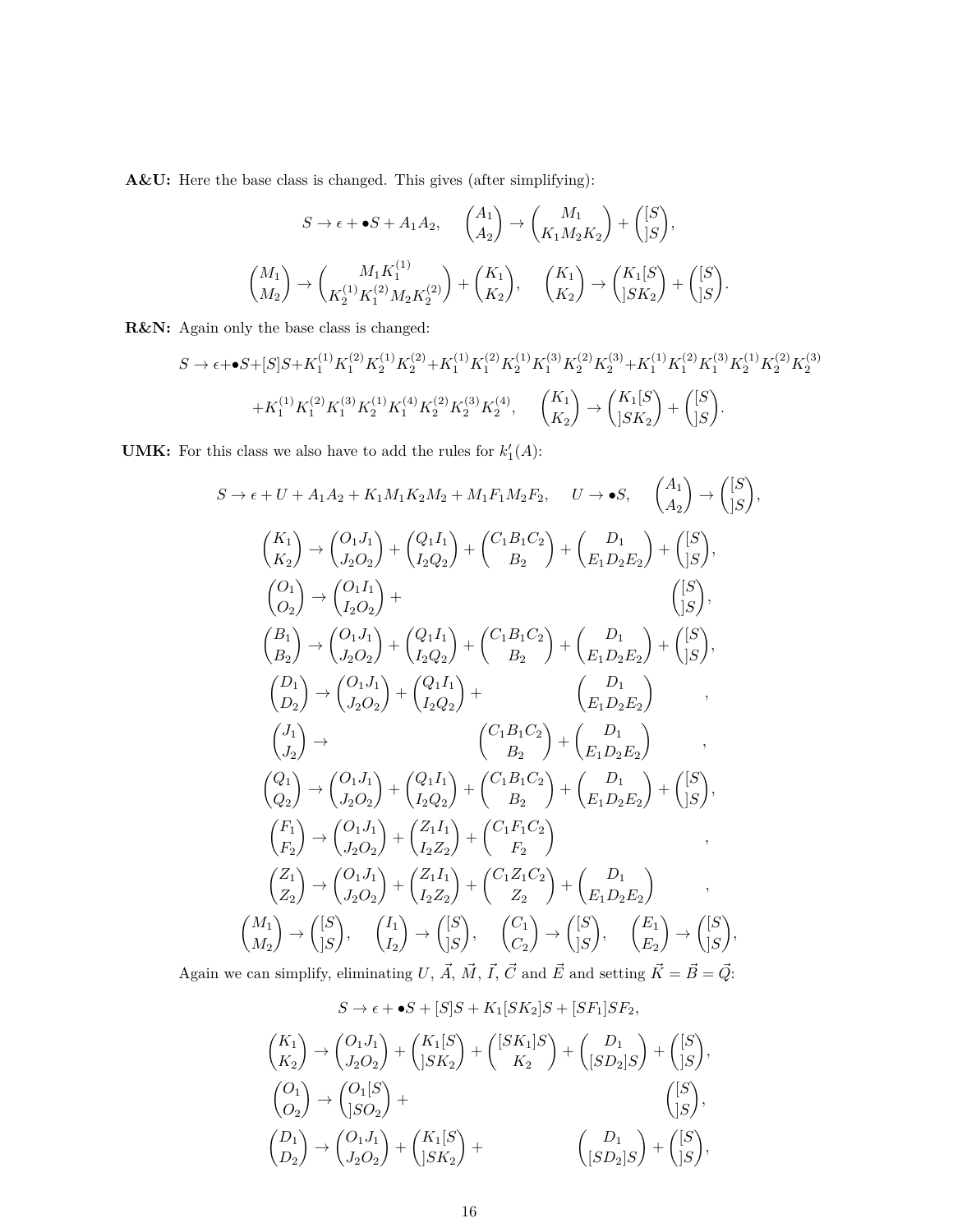$$
\begin{pmatrix}\nJ_1 \\
J_2\n\end{pmatrix} \rightarrow\n\begin{pmatrix}\n[SK_1]S \\
K_2\n\end{pmatrix} + \begin{pmatrix}\nD_1 \\
[SD_2]S\n\end{pmatrix},
$$
\n
$$
\begin{pmatrix}\nF_1 \\
F_2\n\end{pmatrix} \rightarrow\n\begin{pmatrix}\nO_1 J_1 \\
J_2 O_2\n\end{pmatrix} + \begin{pmatrix}\nZ_1[S \\
]SZ_2\n\end{pmatrix} + \begin{pmatrix}\n[SF_1]S \\
F_2\n\end{pmatrix},
$$
\n
$$
\begin{pmatrix}\nZ_1 \\
Z_2\n\end{pmatrix} \rightarrow\n\begin{pmatrix}\nO_1 J_1 \\
J_2 O_2\n\end{pmatrix} + \begin{pmatrix}\nZ_1[S \\
]SZ_2\n\end{pmatrix} + \begin{pmatrix}\n[SZ_1]S \\
Z_2\n\end{pmatrix} + \begin{pmatrix}\nD_1 \\
[SD_2]S\n\end{pmatrix}.
$$

**CCJ:** Introducing the rules for  $k'_{2}(k(A))$  and simplifying yields:

$$
S \rightarrow \epsilon + \bullet S + [S]S + K_1[SK_2]S + [SF_1]SF_2 + G_1H_1G_2H_2,
$$
  
\n
$$
\binom{K_1}{K_2} \rightarrow \binom{O_1J_1}{J_2O_2} + \binom{K_1[S]}{[SK_2]} + \binom{[SK_1]S}{K_2} + \binom{D_1}{[SD_2]S} + \binom{[S]}{[S]},
$$
  
\n
$$
\binom{O_1}{O_2} \rightarrow \binom{O_1[S]}{J_2O_2} + \binom{K_1[S]}{[SK_2]} + \binom{D_1}{[SD_2]S} + \binom{[S]}{[S]},
$$
  
\n
$$
\binom{J_1}{J_2} \rightarrow \binom{O_1J_1}{J_2O_2} + \binom{K_1[S]}{[SK_2]} + \binom{D_1}{[SD_2]S} + \binom{[S]}{[S]},
$$
  
\n
$$
\binom{F_1}{F_2} \rightarrow \binom{O_1J_1}{J_2O_2} + \binom{Z_1[S]}{[SZ_2]} + \binom{[SF_1]S}{F_2} + \binom{D_1}{[SD_2]S},
$$
  
\n
$$
\binom{Z_1}{Z_2} \rightarrow \binom{O_1J_1}{J_2O_2} + \binom{Z_1[S]}{[SZ_2]} + \binom{[SZ_1]S}{Z_2} + \binom{D_1}{[SD_2]S},
$$
  
\n
$$
\binom{G_1}{G_2} \rightarrow \binom{O_1J_1}{J_2O_2} + \binom{[SK_1]S}{K_2} + \binom{V_1}{[SY_2]S},
$$
  
\n
$$
\binom{H_1}{H_2} \rightarrow \binom{O_1J_1}{J_2O_2} + \binom{[SK_1]S}{K_2} + \binom{V_1}{[SP_2]S},
$$
  
\n
$$
\binom{V_1}{Y_2} \rightarrow \binom{O_1J_1}{J_2O_2} + \binom{[SZ_1]S}{Z_2} + \binom{D_1}{[SD_2]S},
$$
  
\n
$$
\binom{V_1}{Y_2} \rightarrow \binom{O
$$

**R&E:** For this class we have to replace  $k'$  by  $k$ . This gives after simplifying:

$$
S \to \epsilon + \bullet S + [S]S + K_1[SK_2]S,
$$
  
\n
$$
\binom{K_1}{K_2} \to \binom{K_1I_1}{I_2K_2} + \binom{I_1K_1I_2}{K_2} + \binom{D_1}{I_1D_2I_2} + \binom{L_1K_1}{L_2K_2} + \binom{[S]}{[S]},
$$
  
\n
$$
\binom{I_1}{I_2} \to \binom{I_1K_1I_2}{K_2} + \binom{D_1}{I_1D_2I_2} + \binom{L_1K_1}{L_2K_2} + \binom{[S]}{[S]},
$$
  
\n
$$
\binom{D_1}{D_2} \to \binom{K_1I_1}{I_2K_2} + \binom{D_1}{I_1D_2I_2} + \binom{L_1K_1}{L_2K_2} + \binom{[S]}{[S]},
$$
  
\n
$$
\binom{L_1}{L_2} \to \binom{K_1I_1}{I_2K_2} + \binom{I_1K_1I_2}{K_2} + \binom{D_1}{I_1D_2I_2} + \binom{[S]}{I_1D_2I_2} + \binom{[S]}{I_2}
$$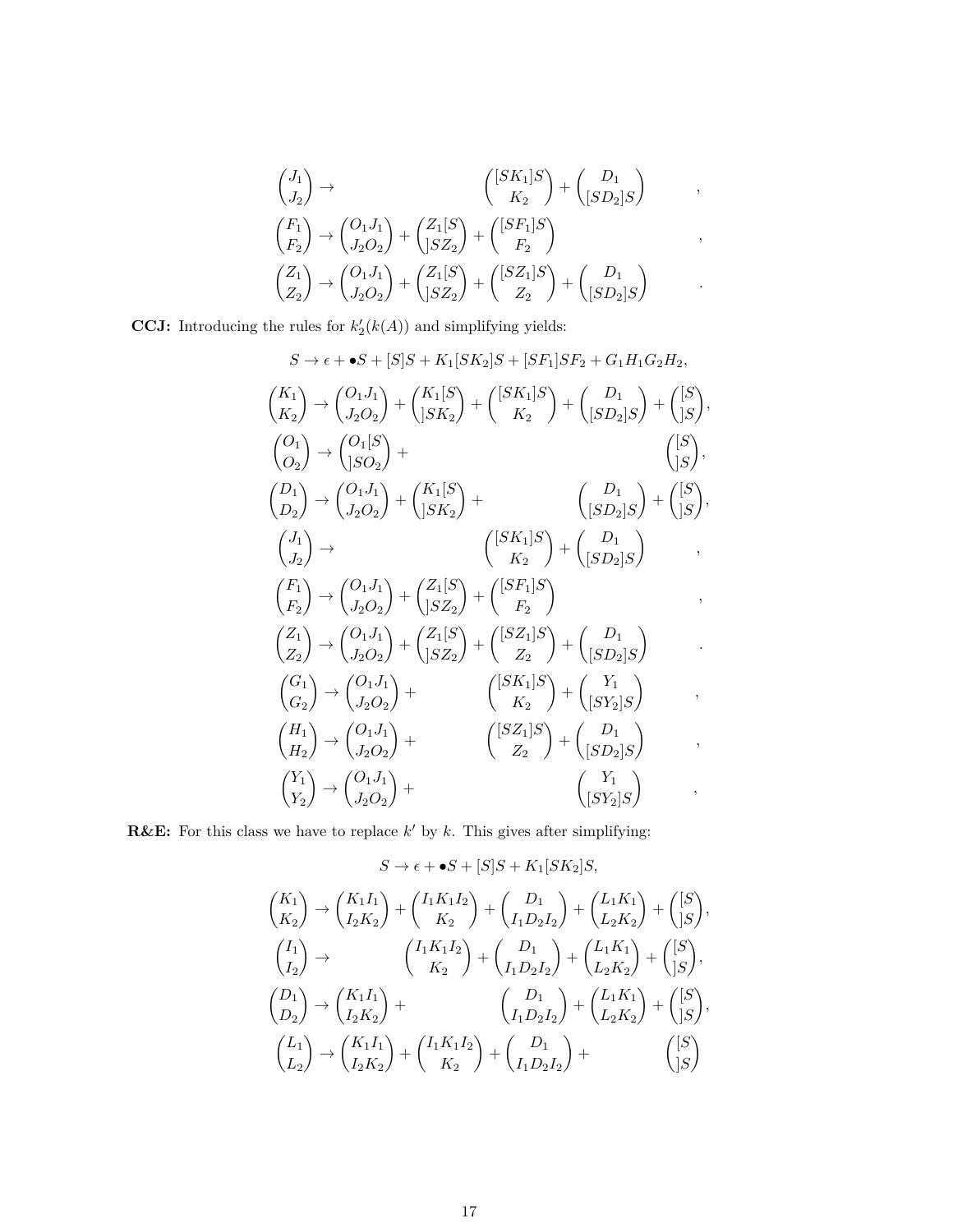### **4.2 Enumeration**

#### **4.2.1 A Technical Lemma**

Let  $G = (I, d, T, P, S)$  a MCFG and  $\mathcal{T}$  an ordered tree. We call  $\mathcal{T}$  *a derivation tree for*  $w \in T^*$ *and G* iff

- 1. the root of  $\mathcal T$  is labeled *S*;
- 2. the frontier of  $\mathcal T$  is given by *w*;
- 3. any internal node  $\eta$  is labeled by a component  $X_i$  of an intermediate symbol  $\tilde{X}$ ; for the successors of *η* we demand the existence of a production  $f : \vec{X} \to \vec{\alpha}$  with
	- the direct successors of  $\eta$  from left to right are labeled by the symbols of  $\alpha_i$ ,  $X_i$  the label of *η*;
	- for all internal nodes  $\eta'$  that correspond to different components of the same intermediate (not only by name but with respect to the step in which it has been *generated*) the same production  $f$  is used in connection with the before item.

If we start the derivation with an intermediate  $\vec{X}$  of dimension  $d(\vec{X})$  where the components are ordered (from left to right)  $X_{i_1}, X_{i_2}, \ldots, X_{i_{d(\vec{X})}}$ , then we have to consider an ordered forest of *d*( $\vec{X}$ ) derivation trees where the root of the *j*-th tree  $\mathcal{T}_j$  is labeled  $X_{i_j}$ ,  $1 \leq j \leq d(\vec{X})$ . Like in the regime of context-free grammars, we define for a MCFG *G* the degree of ambiguity  $deg(w)$  of  $w \in \mathcal{L}(G)$  by the number of different derivation trees for *w*. By  $deg_{X_{i_1}, X_{i_2},...,X_{i_{d(X)}}}(w)$ we denote the number of different derivation forests for *w* starting with intermediate  $\vec{X}$  – we will say that the forest is rooted by  $\vec{X}$ . We call *G* ambiguous if there exists  $w \in \mathcal{L}(G)$  with  $deg(w) > 1$ . We write  $deg_0^G(w)$  for the degree of ambiguity of word *w* with respect to grammar *G* using index ◦ as introduced before. To algebraically determine the degree of ambiguity we start with the following observation:

**Lemma 4.1.** *Let*  $G = (I, d, T, P, S)$  *a* MCFG *and*  $\vec{X} \in I$ *. Then* 

$$
\sum_{w\in T^n}deg_{X_{i_1},X_{i_2},...,X_{i_{d(\vec{X})}}}(w)=\sum_{w'\in T^n}deg_{X_1,X_2,...,X_{d(\vec{X})}}(w').
$$

**Proof:** For any derivation forest  $\mathcal{T}_i$ ,  $1 \leq i \leq d(\vec{X})$ , with frontier  $w \in T^n$  and the sequence of root labels  $X_{i_1}, X_{i_2}, \ldots, X_{i_{d(\vec{X})}}$  we have  $w_i \in T^*$  such that

- $w_1 \cdot w_2 \cdots w_{d(\vec{X})} = w$ , and
- tree  $\mathcal{T}_i$  has frontier  $w_i$ .

To switch from  $deg_{X_{i_1}, X_{i_2},...,X_{i_{d(\vec{X})}}}$  to  $deg_{X_1, X_2,...,X_{d(\vec{X})}}$  we only have to permute the ordering of the  $\mathcal{T}_i$  such that the frontier of the resulting reordered derivation forest is given by a permutation of the  $w_i$ ,  $1 \leq i \leq d(\vec{X})$ , of the same total length *n*. Thus the original derivation forest of *w* rooted  $X_{i_1}, X_{i_2}, \ldots, X_{i_{d(\vec{X})}}$  implies a derivation forest for  $w' \in T^n$  rooted  $X_1, X_2, \ldots, X_{d(\vec{X})}$ . Obviously, this reasoning applies to both directions proving equality.

**Theorem 4.2.** *Let*  $G_m = (I_m, d, T, P_m, S)$  *an unambiguous* MCFG*. There is a* CFG  $G = (I, T, P, S)$ *with*

$$
|\mathcal{L}(G_m) \cap T^n| = \sum_{w \in \mathcal{L}(G) \cap T^n} deg_G(w)
$$

*for all*  $n \in \mathbb{N}_0$ *.*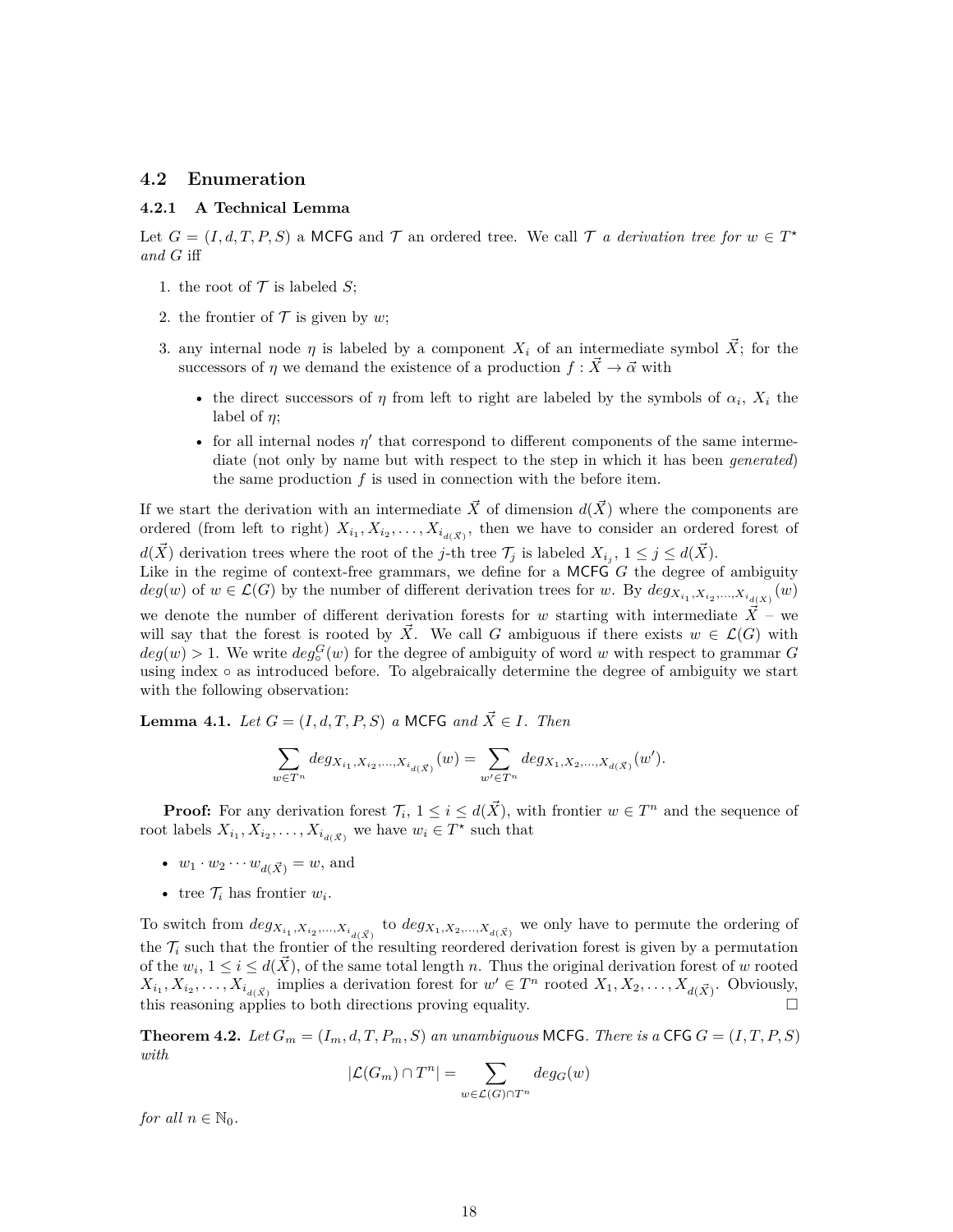**Proof:** We assume  $I_m = {\{\vec{X}^{<1>}, \ldots, \vec{X}^{}}\}$ . For  $n \in \mathbb{N}_0$  let  $\mathbf{X}^{}(n)$  denote the number of different derivation forests for words of length *n* rooted by  $\vec{X}^{< k>}\!$ . By the previous lemma we conclude that this number is independent of the ordering assumed for the components of  $\vec{X}^{}$ (assumed for the trees of the corresponding forest). Since by assumption  $G_m$  is unambiguous,  $\mathbf{X}^{1}(n)$  equals  $|\mathcal{L}(G_m) \cap T^n|$ . We use  $R_j$  to denote the set of productions with left-hand side  $\bar{X}^{< j>}$ , for  $f \in P_m$  we write  $t(f)$  to represent the number of terminal symbols to be found within the right-hand side of  $f$  and  $i(f)$  to denote the multi-set of intermediates showing up on the righthand side of *f*. Then the number of different derivation forests for a word of length *n* rooted by  $\overline{X}^{< j>}$  is obviously given by the recurrence relation

$$
\mathbf{X}^{< j>}(n) = \sum_{f \in R_j} \sum_{n_1 + n_2 + \dots + n_{|i(f)|} = n - t(f)} \prod_{1 \le j \le |i(f)|} \mathbf{X}^{< i_j>}(n_j)
$$

since we have to choose one production  $f$  from  $R_j$  for the first step of the derivation which contributes  $t(f)$  terminals such that the remaining  $n - t(f)$  symbols of a word of length *n* have to be derived from the newly produced intermediates  $X^{<} j^{\geq} \in i(f)$  allowing any partition of  $n - t(f)$  into contributions  $n_j$  for the various<sup>[4](#page-18-0)</sup>  $X^{< i_j}$ . Here we assume  $n_i \in \mathbb{N}_0$ ,  $1 \leq i \leq |i(f)|$ , and  $\sum_{n_1+n_2+\cdots+n_{|i(f)|}=n-t(f)}\cdots = \delta_{n,t(f)},$   $\delta$  Kronecker's symbol, for  $i(f) = \emptyset$ . Accordingly, the ground cases of this recursion are given by productions *f* without intermediate symbols on their right-hand sides which contribute 1 in cases where  $t(f) = n$  holds. If we multiply this equation by  $z^n$  and sum over all  $n$  we find the following equation for the ordinary generating functions  $\mathcal{X}^{}(z) := \sum_{n\geq 0} \mathbf{X}^{}(n) z^n$ 

$$
\mathcal{X}^{< j>(z) = \sum_{f \in R_j} z^{t(f)} \cdot \prod_{1 \leq l \leq |i(f)|} \mathcal{X}^{< i_l>(z)}
$$

by making use of series convolution. According to [\[14\]](#page-21-15) after obvious simplifications (equations like  $X = A$ ,  $A = \alpha$  with no further occurrence of A are simplified to  $X = \alpha$ ) the same system of equations counting the number of different derivation trees, i.e., the degree of ambiguity of all words in  $\mathcal{L}(G)$ , results from the CFG G with the set of productions P given by<sup>[5](#page-18-1)</sup>

$$
\bigcup_{1 \leq j \leq k} \bigcup_{f \in R_j} \left\{ X^{< j>} \to A_f, A_f \to a^{t(f)} \bigodot_{1 \leq l \leq |i(f)|} X^{< i_l>}\right\}
$$

*.*

Here *a* is an arbitrary terminal symbol and  $I := \bigcup_{f \in P_m} \{A_f\} \cup \bigcup_{1 \leq j \leq k} X^{\langle j \rangle}$ . This contextfree grammar may not be unambiguous. However since the identical system of equations for its generating functions is associated with the degree of ambiguity of all words of the same length and not with the number of words generated, the theorem follows.  $\Box$ 

**Remark:** Our construction from the previous proof implicitly provides a bijection between the objects described by a MCFG and a plain context-free encoding. This is the idea of bijective combinatorics used, e.g., in [\[24\]](#page-22-9), to enumerate some RNA pseudoknot classes. However, this classic approach – even if providing additional insight by the explicit knowledge of a bijection – cannot be used in cases where no such bijection is known (like for the R&E or the R&N class). We therefore assume our findings a mayor progress for cases where such a bijection is out of reach.

<span id="page-18-3"></span>**Corollary 4.3.** Let  $G_m = (I, d, T, P, \vec{X}^{<1>})$ ,  $I = {\{\vec{X}^{<1>}, \dots, \vec{X}^{}}\}$ , an unambiguous MCFG *without*  $\epsilon$ -rules<sup>[6](#page-18-2)</sup> and SE the system of equations where for each  $\vec{X}^{< i>}\in I$  the following variable

<span id="page-18-0"></span><sup>4</sup>Note that if the same symbol shows up *l* times on the right-hand side of *f* then the corresponding factor is *l* times part of the product; it is for this reason we defined  $i(f)$  as a multi-set.

<span id="page-18-1"></span><sup>&</sup>lt;sup>5</sup>We introduce the new intermediates  $A_f$  to be able to distinguish cases where different productions f, f' from  $R_j$  introduce the same string  $a^{t(f)} \bigodot_{1 \leq l \leq |i(f)|} X^{\langle i_l \rangle}$ .

<span id="page-18-2"></span><sup>&</sup>lt;sup>6</sup>For MCFGs an *ε*-rule is given by a rule like  $\vec{A} \rightarrow (\varepsilon, \dots, \varepsilon)^T$ .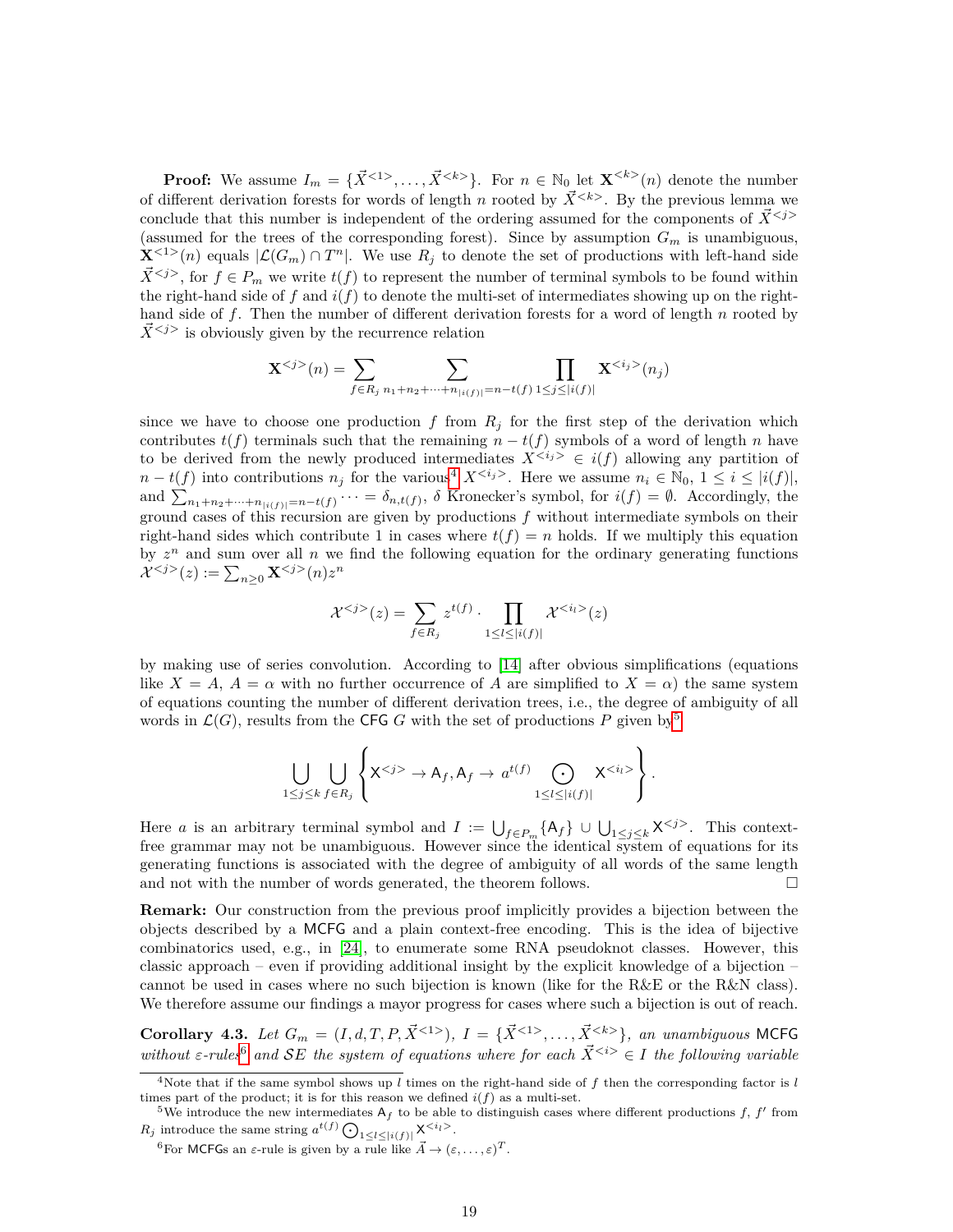*and corresponding equation is introduced:*

<span id="page-19-0"></span>
$$
X^{(i)}(z) = \sum_{\vec{\alpha}: \vec{X}^{}\to \vec{\alpha} \in P} \prod_{1 \le j \le d(X^{})} h(\alpha_j), \tag{1}
$$

*where h is the substitution that maps*  $a \in T$  *to variable z, the first component*  $X_1^{*j*}$  *of any intermediate symbol to*  $X^{(j)}(z)$  *and its other components to* 1 *(replacing concatenation of symbols by multiplication). Solving*  $\mathcal{S}E$  *for*  $X^{(1)}(z)$ *, choosing the unique solution compatible with initial conditions,*  $[z^n]X^{(1)}(z) = |\mathcal{L}(G) \cap T^n|$  *holds.* 

**Proof:** This corollary is immediate from the previous theorem and its proof showing that the system of equations [\(1\)](#page-19-0) results from enumerating the number of words in  $\mathcal{L}(G_m) \cap T^n$  and at the same time from enumerating the degree of ambiguity of the words generated by a context-free grammar *G*. For the latter it is well known (see ,e.g., [\[14\]](#page-21-15)) that it has a unique solution compatible with initial conditions fulfilling  $[z^n]X^{(1)}(z) = |\mathcal{L}(G_m) \cap T^n| = \sum_{w \in \mathcal{L}(G) \cap T^n} deg_G(w)$  in cases where *G* has no *ε*-rules (which is guaranteed by assuming  $G_m$  to have no *ε*-rules).

**Remarks:** The assumption of *ε*-freeness is used in [\[14\]](#page-21-15) to prove convergence of a sequence of formal power series to the solution of the system of equations. However, this sequence may also be convergent for non-*ε*-free grammars in which case the corollary still applies (this, e.g., holds for our application presented in Section [4.2.2\)](#page-19-1). Otherwise, we may use standard techniques to transform a grammar into an equivalent *ε*-free one.

#### <span id="page-19-1"></span>**4.2.2 Application**

We will use the grammars of Section [4.1](#page-11-0) to enumerate the different pseudoknot classes considering two different notions of size: first every base (terminal symbol) is counted and second – in the style of [\[24\]](#page-22-9) – the size is given by the number of base pairs ignoring unpaired bases. Since the computations needed for enumeration are always the same we will demonstrate our approach using the R&E class only. Nevertheless, results will be provided for all classes (see Table [3\)](#page-20-0).

Starting with the simplified grammar for class R&E and applying Corollary [4.3](#page-18-3) yields the following system of equations

$$
S(z) = 1 + z \cdot S(z) + z^2 \cdot S(z)^2 + z^2 \cdot S(z)^2 \cdot K(z),
$$
  
\n
$$
K(z) = I(z) \cdot K(z) + I(z) \cdot K(z) + D(z) \cdot I(z) + L(z) \cdot K(z) + z^2 \cdot S(z)^2,
$$
  
\n
$$
I(z) = I(z) \cdot K(z) + D(z) \cdot I(z) + L(z) \cdot K(z) + z^2 \cdot S(z)^2,
$$
  
\n
$$
D(z) = I(z) \cdot K(z) + D(z) \cdot I(z) + L(z) \cdot K(z) + z^2 \cdot S(z)^2,
$$
  
\n
$$
L(z) = I(z) \cdot K(z) + I(z) \cdot K(z) + D(z) \cdot I(z) + z^2 \cdot S(z)^2.
$$

This system of equations can be reduced to a single equation for  $S(z)$  yielding

$$
0 = S(z)(-6+12S(z)-6S(z)^{2})z+S(z)^{2}(-10+14S(z)-4S(z)^{2})z^{2}+S(z)^{3}(-10+8S(z))z^{3}+S(z)^{4}(-4-S(z)+S(z)^{2})z^{4}+(1-2S(z))S(z)^{5}z^{5}+2S(z)^{6}z^{6}-(2-6S(z)+6S(z)^{2}-2S(z)^{3}).
$$

At this point we proceed along the lines of  $[12]$  in order to determine an expansion of  $S(z)$ at its dominant singularity from the implicit representation given before. For this purpose we first compute the set of critical points for  $S(z)$ . Among those we select the one of smallest modulus which is connected to a singularity getting  $d = 0.2010468602...$  By substituting  $S =$ 1.3605149159 $\cdots$  + *Y* and  $z = 0.2010468602\cdots - Z$  the singularity (a branching point) is shifted to the origin of the  $(Y, Z)$ -plane where we now are able to read off the exponent  $\frac{1}{2}$  of *Z* for the expansion of *Y* at *d*. Using the ansatz  $c \cdot \sqrt{Z}$  for the expansion of *Y* it becomes possible to determine  $c$ ; re-substituting while applying the  $\mathcal{O}$ -transfer method [\[9\]](#page-21-17) finally yields

$$
[zn]S(z) \sim \frac{0.0348606347...d^{-n}}{2\sqrt{\pi n^3}} + o(d^{-n}n^{-3/2})
$$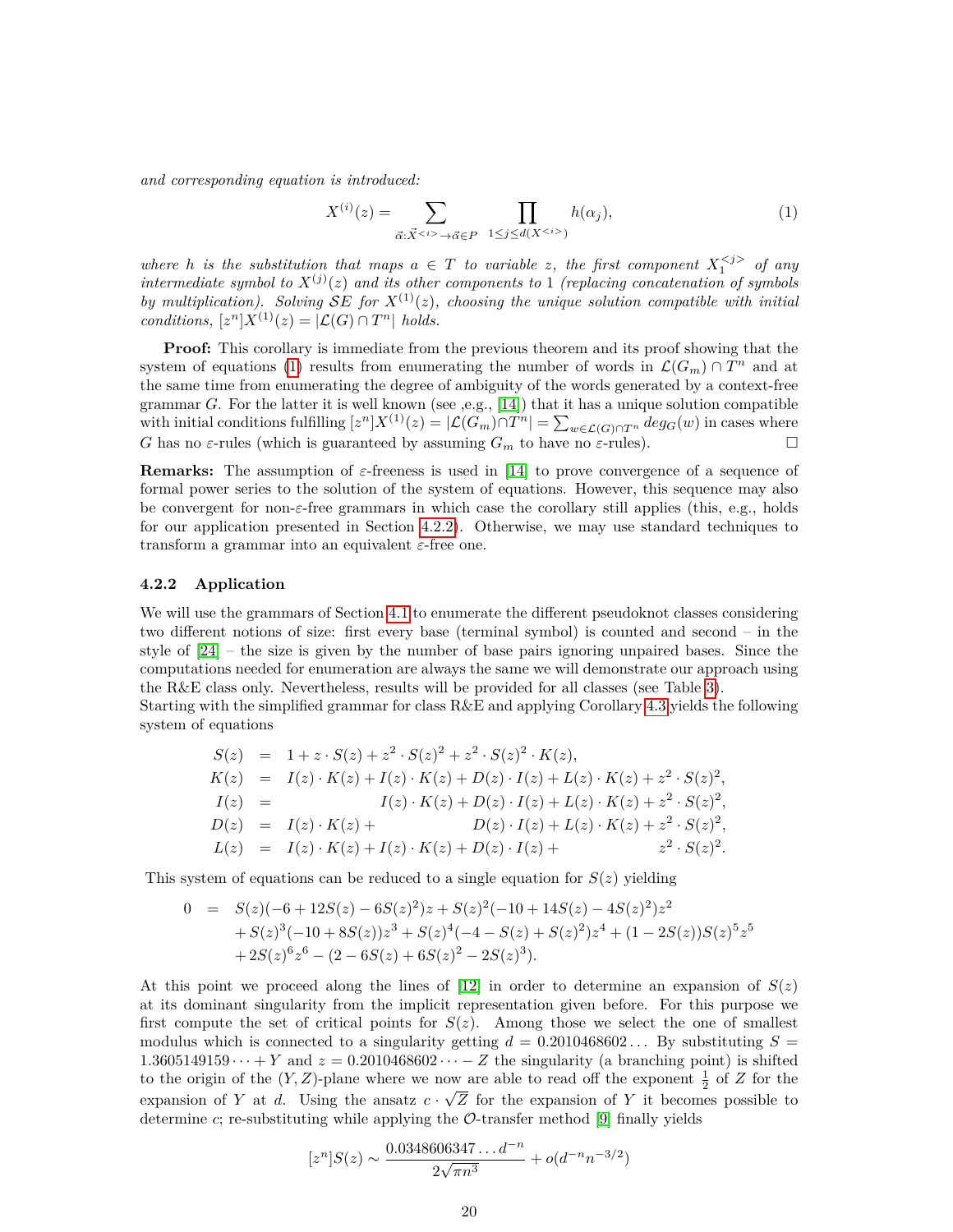|            |                                                  | $size = arcs$ |                | $size = all$   |          | Run time of        |
|------------|--------------------------------------------------|---------------|----------------|----------------|----------|--------------------|
| Class      | Asymptotic                                       | $\alpha$      | $\omega$       | $\alpha$       | $\omega$ | prediction alg.    |
| <b>PKF</b> | $\frac{\alpha}{2\sqrt{\pi n^3}}\omega^n$         | 2             | 4              | 3.9149         | 2.6180   | $\mathcal{O}(n^3)$ |
| L&P        | $\alpha \omega^n$                                | ラ             | 4              |                | 3        | $\mathcal{O}(n^5)$ |
| $L\&P^+$   | $\alpha n \omega^n$                              | $\frac{1}{8}$ | $\overline{4}$ | $\frac{1}{48}$ | 3        | $\mathcal{O}(n^5)$ |
| R&G        | $\frac{1}{2\sqrt{\pi n^3}}\omega^{\overline{n}}$ | 1.1651        | 6.576          | 2.7058         | 3.5129   | $\mathcal{O}(n^4)$ |
| $C\&C$     | $\frac{\alpha}{2\sqrt{\pi n^3}}\omega^n$         | 1.6651        | 5.857          | 3.9560         | 3.4201   | $\mathcal{O}(n^6)$ |
| $C\&C^+$   | $\frac{\alpha}{2\sqrt{\pi n^3}}\omega^n$         | 1.1651        | 6.576          | 2.7003         | 3.5644   | $\mathcal{O}(n^6)$ |
| D&P        | $\frac{\alpha}{2\sqrt{\pi n^3}}\omega^n$         | 0.7535        | 7.315          | 1.7082         | 3.7046   | $\mathcal{O}(n^5)$ |
| A&U        | $\frac{\alpha}{2\sqrt{\pi n^3}}\omega^n$         | 0.6575        | 7.547          | 1.4813         | 3.7472   | $\mathcal{O}(n^5)$ |
| R&N        | $\frac{\alpha}{2\sqrt{\pi n^3}}\omega^n$         | 0.6429        | 8.284          | 1.4222         | 3.8782   | $\mathcal{O}(n^6)$ |
| UMK        | $\frac{\alpha}{2\sqrt{\pi n^3}}\omega^n$         | 0.4719        | 8.912          | 1.0295         | 3.9854   | $\mathcal{O}(n^5)$ |
| CCJ        | $\frac{1}{2\sqrt{\pi n^3}}\omega^{\overline{n}}$ | 0.4432        | 9.151          | 0.9619         | 4.0250   | $\mathcal{O}(n^5)$ |
| R&E        | $\frac{\alpha}{\sqrt{\pi n^3}} \omega^n$         | 0.0176        | 15.792         | 0.0348         | 4.9739   | $\mathcal{O}(n^6)$ |

<span id="page-20-0"></span>Table 3: The asymptotical number of pseudoknot structures of size *n*.

where  $d^{-1} = 4.9739647694...$  holds.

If we now want the size of a structure to be given by its number of base pairs, we slightly have to tweak the application of the Corollary: When translating the grammar to a system of equations not every terminal symbol is replaced by *z* but only every opening bracket. All the remaining parts of the analysis are left unchanged and are therefore not explained more detailed.

# **5 Conclusion**

In this paper we provided a unifying algebraic view on the *zoo* of pseudoknot classes which originally have been introduced by various, typically application-driven concepts. That way, all the different classes get comparable for the first time. Making use of operations that act on the dot bracket representation of the pseudoknots in order to generate different structural motives our approach is rather generic such that classes to be invented in the future can easily be integrated. A first application of our characterization comes with recognition algorithms presented in this paper, which allow to decide in linear time whether or not a pseudonot (dot bracket word) belongs to a given class. We offer a corresponding web-service to the scientific community (see http://wwwagak.cs.uni-kl.de/KnotFilter for details). Starting at our algebraic description it becomes possible to derive unambiguous multiple context-free grammars that generate the different classes. We used these grammars to determine the precise asymptotic number of pseudoknots building on a new lemma interrelating multiple context-free grammars and generating functions.

That way, the problem of enumerating the Rivas & Eddy class – open since more than 10 years – was solved; many further original enumerating results have also been proven. It is worth mentioning that this technique is not restricted to applications in the domain of RNA pseudoknots but allows usage for any kind of discrete objects that can be modeled by unambiguous multiple context-free languages.

Furthermore, our grammars may be used to derive stochastic models of RNA pseudoknots or for the prediction of RNA structure based on them ([\[13\]](#page-21-7) contains similar ideas).

Finally, they may be useful to determine partition functions for pseudoknot structures for our grammars imply a recursive decomposition of the structures along the different structural motifs.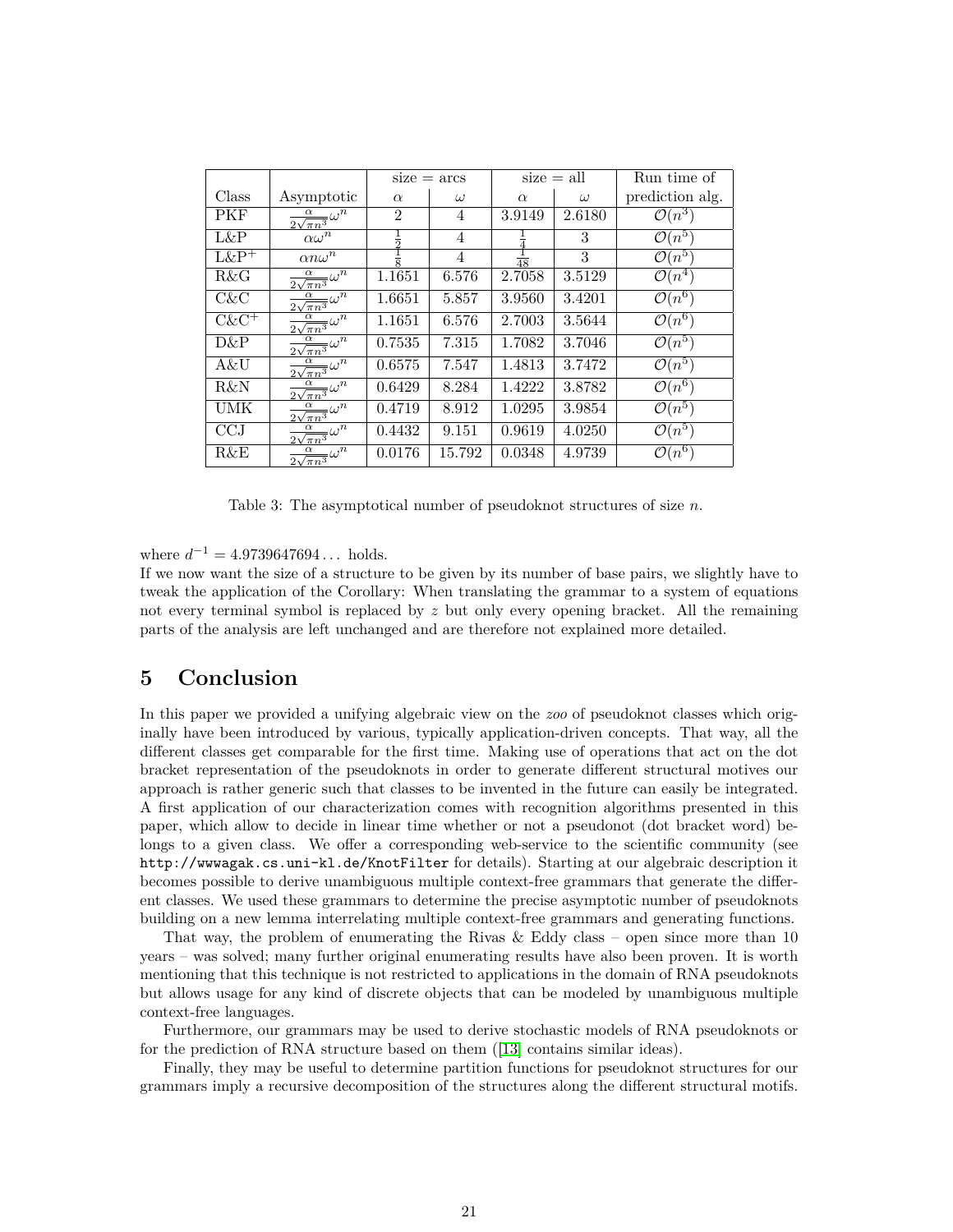# **References**

- <span id="page-21-2"></span>[1] T. Akutsu. Dynamic programming algorithms for RNA secondary structure prediction with pseudoknots. *Discr. Appl. Math.*, 104:45–62, 2000.
- <span id="page-21-13"></span>[2] J.J. Cannone, S. Subramanian, M.N. Schnare, J.R. Collett, L.M. D'Souza, Y. Du, B. Feng, N. Lin, L.V. Madabusi, K.M. M?ller, N. Pande, Z. Shang, N. Yu, and R.R. Gutell. The comparative RNA web (CRW) site: An online database of comparative sequence and structure information for ribosomal, intron, and other RNAs. *BioMed Central Bioinformatics*, 3(2), 2002.
- <span id="page-21-4"></span>[3] Song Cao and Shi-Jie Chen. Predicting structures and stabilities for h-type pseudoknots with interhelix loops. *RNA*, 15(4):696–706, 2009.
- <span id="page-21-5"></span>[4] Ho-Lin Chen, Anne Condon, and Hosna Jabbari. An  $O(n^5)$  algorithm for MFE prediction of kissing hairpins and 4-chains in nucleic acids. *J. Comp. Biol.*, 16:803–815, 2009.
- <span id="page-21-11"></span>[5] S. J. Chen. RNA folding: conformational statistics, folding kinetics, and ion electrostatics. *Annu Rev Biophys*, 37:197–214, 2008.
- <span id="page-21-10"></span>[6] Anne Condon, Beth Davy, Baharak Rastegari, Shelly Zhao, and Finbarr Tarrant. Classifying RNA pseudoknotted structures. *Theor. Comp. Sci.*, 320:35–50, 2004.
- <span id="page-21-6"></span>[7] R. M. Dirks and N. A. Pierce. A partition function algorithm for nucleic acid secondary structure including pseudoknots. *J. Comput. Chem.*, 24:1664–1677, 2003.
- <span id="page-21-0"></span>[8] J A Doudna and T R Cech. The chemical repertoire of natural ribozymes. *Nature*, 418:222– 228, 2002.
- <span id="page-21-17"></span>[9] Philippe Flajolet and Andrew Odlyzko. Singularity analysis of generating functions. *SIAM J. Disc. Math.*, 3:216–240, 1990.
- <span id="page-21-1"></span>[10] D P Giedroc and P V Cornish. Frameshifting RNA pseudoknots: structure and mechanism. *Virus Res.*, 139:193–208, 2009.
- <span id="page-21-14"></span>[11] Michael A. Harrison. *Introduction to Formal Language Theory*. Addison-Wesley Publishing Company, 1978.
- <span id="page-21-16"></span>[12] Einar Hille. *Analytic Function Theory, Volume II*. Chelsea Publishing Company, 1962.
- <span id="page-21-7"></span>[13] Yuki Kato, Hiroyuki Seki, and Tadao Kasami. RNA pseudoknotted structure prediction using stochastic multiple context-free grammar. *IPSJ Digital Courier*, 2:655–664, 2006.
- <span id="page-21-15"></span>[14] Werner Kuich and Arto Salomaa. *Semirings, automata, languages*. Springer London, 1986.
- <span id="page-21-8"></span>[15] Rune B. Lyngsø and Christian N. Pedersen. Pseudoknots in RNA secondary structures. In *Proceedings of the 4th Annual International Conference on Computational Molecular Biology (RECOMB)*, pages 201–209. ACM Press, 2000.
- <span id="page-21-3"></span>[16] Rune B. Lyngsø and Christian N. Pedersen. RNA pseudoknot prediction in energy-based models. *J. Comp. Biol.*, 7:409–427, 2000.
- <span id="page-21-9"></span>[17] Hiroshi Matsui, Kengo Sato, and Yasubumi Sakakibara. Pair stochastic tree adjoining grammars for aligning and predicting pseudoknot RNA structures. *Bioinformatics*, 21:2611–2617, 2005.
- <span id="page-21-12"></span>[18] Dirk Metzler and Markus E. Nebel. Predicting RNA secondary structures with pseudoknots by MCMC sampling. *J. Math. Biol.*, 56:161–181, 2008.